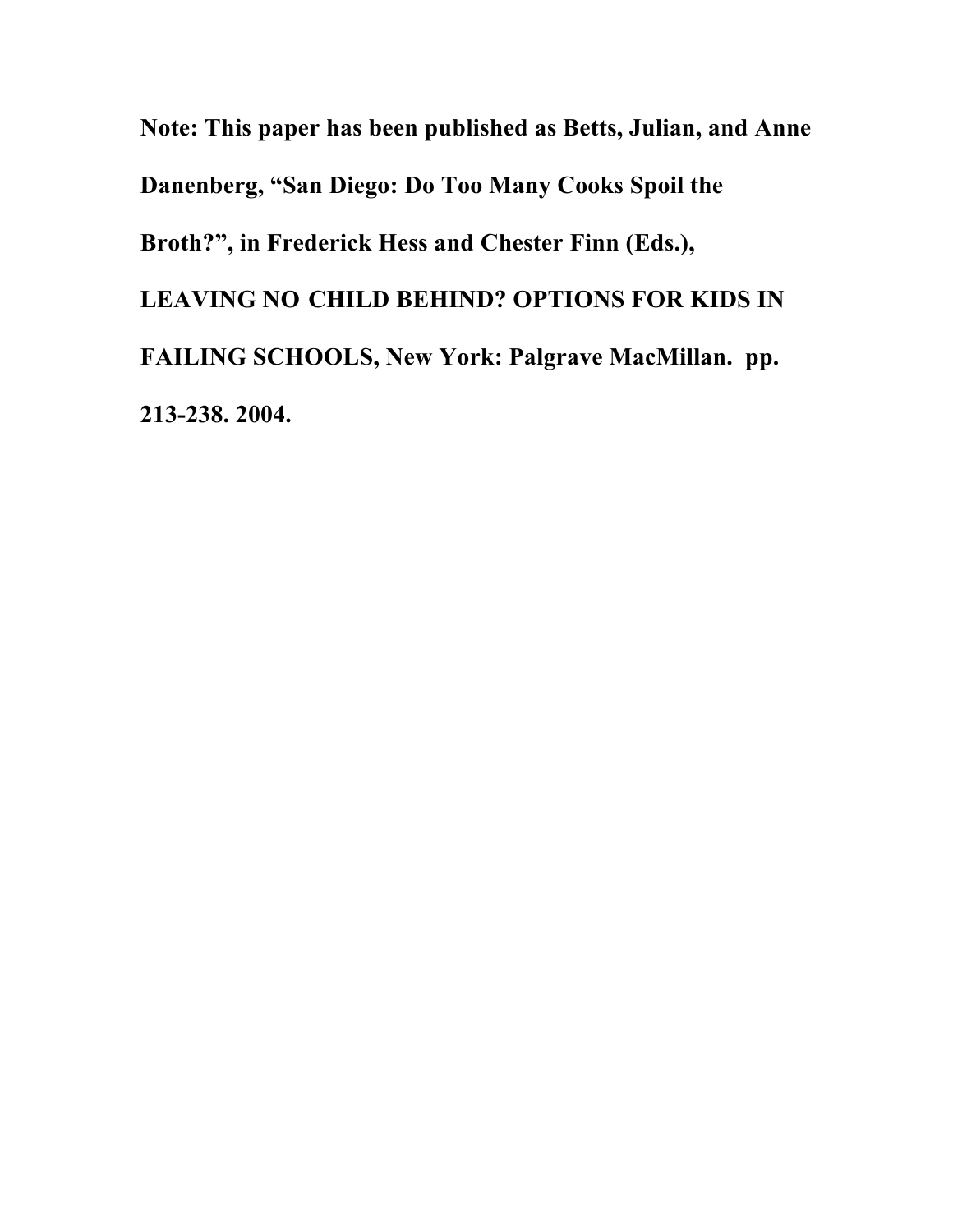# **San Diego: Do Too Many Cooks Spoil the Broth?**

Julian R. Betts

# University of California, San Diego and Public Policy Institute of California

and

Anne Danenberg, Public Policy Institute of California

February 2004

This paper was prepared for the American Enterprise Institute-Thomas B. Fordham Institute conference on public school choice and supplemental service provisions of No Child Left Behind in January 2004. We are indebted to the many people we have interviewed in San Diego City Schools district, external supplemental service providers and members of several community based organizations for sharing their insights, and in particular to Karen Bachofer and Ellen Yaffa for facilitating many of these conversations. We thank Chester Finn, Rick Hess, and conference attendees for valuable suggestions.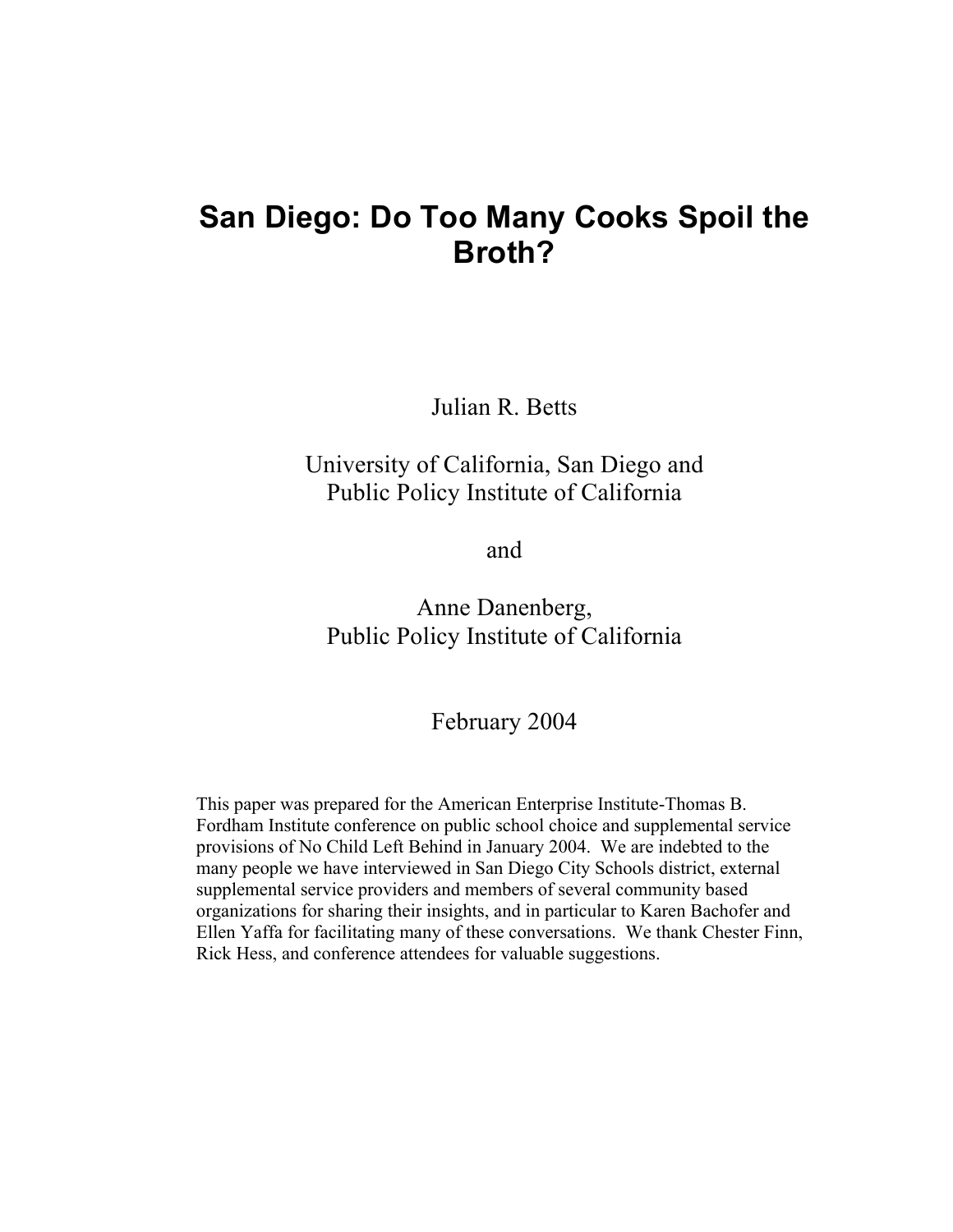# **I. Introduction**

Since January 2002, when President Bush signed the No Child Left Behind Act (NCLB) of 2001 into law, school districts around the country have scrambled to understand the law, how it affects their district, and how to implement its numerous provisions. San Diego City Schools (SDCS) is no exception. This essay explores the process of NCLB school choice and supplemental service implementation and attempts to convey insights about the case of San Diego through descriptive statistics and qualitative interviews with key district and school-site personnel, external supplemental service providers, as well as results from a focus group organized for us by a community-based organization  $(CBO)$ <sup>1</sup>. In all we conducted interviews with approximately twenty key informants between August 2003 and February 2004. Eleven of these were external to the district.

In general, districts in California received little interpretation of the law's implementation beyond the legislation's official wording. In February 2003, California's state superintendent of schools—Jack O'Connell—issued a memorandum to all district superintendents, county superintendents, and categorical program directors in the state announcing the requirement for submission of five-year Local Educational Agency (LEA) plans by June 1, 2003 to receive federal funding under NCLB.<sup>2</sup> It is evident from this and other documents on the CDE website that interpretation of federal requirements was left mainly to local districts—which conforms to the intention of the legislation to allow more local control and flexibility.<sup>3</sup> San Diego's submission was fully approved in the first round of Plan approvals in July 2003. $4$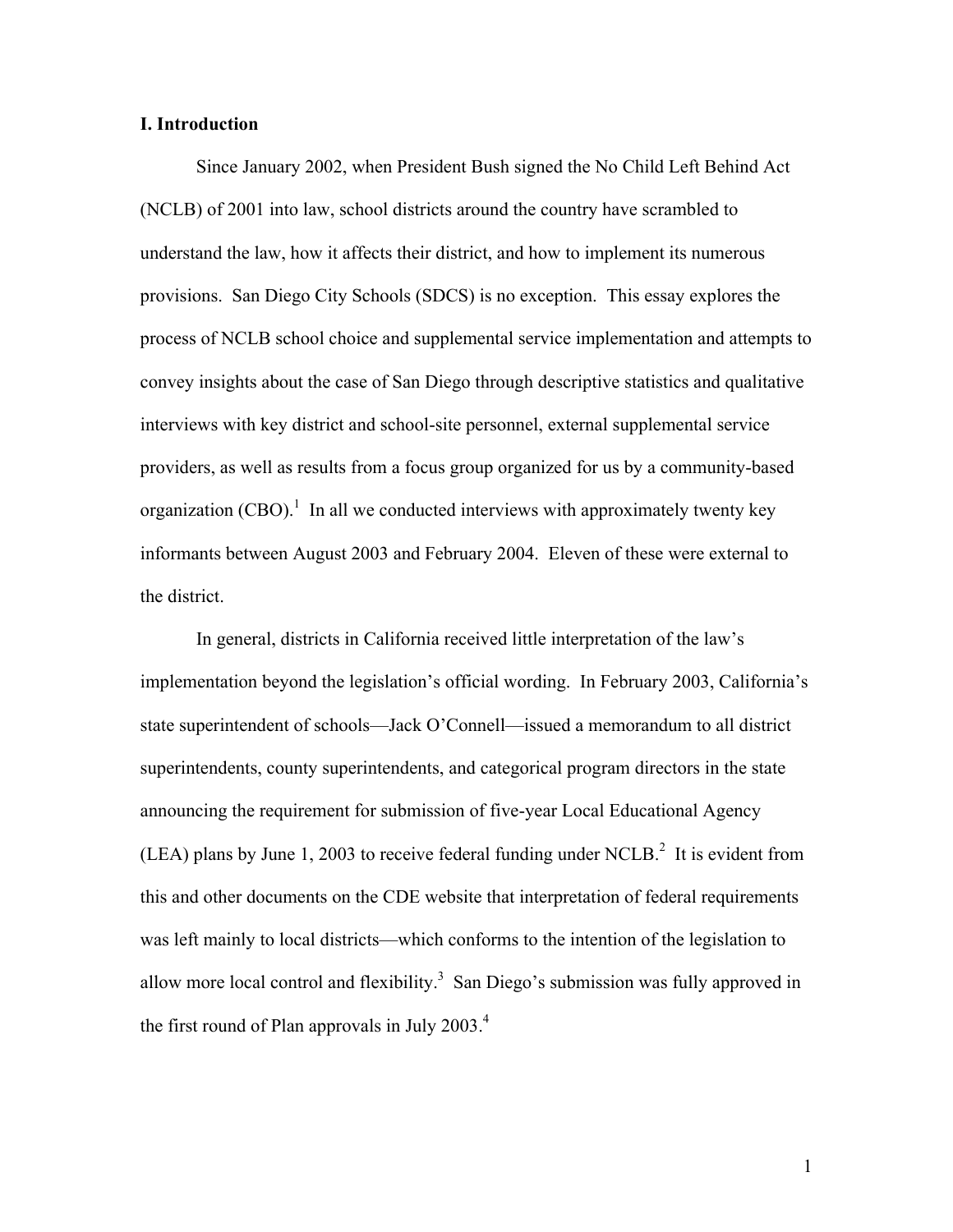# *Ranking San Diego*

Before examining San Diego's implementation of choice and supplemental service provisions of NCLB, it is useful to rank the district on a number of dimensions. San Diego City Schools is the second largest district in California and one of the largest districts in the United States—in 2001-02 it ranked  $8<sup>th</sup>$  in large city district enrollment nationally.<sup>5</sup> The district shares characteristics common to many urban districts: Compared to California as a whole, it has relatively high shares of non-white students, limited English proficient (LEP) students, and students who are economically disadvantaged—approximately 74 percent, 29 percent, and 57 percent, respectively.<sup>6</sup>

Table 1 shows selected district and student characteristics in San Diego compared to the other four districts in California that have historically been the largest urban districts in the state: Los Angeles Unified  $(1<sup>st</sup>)$ , Long Beach Unified  $(3<sup>rd</sup>)$ , Fresno Unified  $(4<sup>th</sup>)$ , and San Francisco Unified  $(5<sup>th</sup>)$ . In the 2001-02 academic year, San Diego ranked first among the five districts in per-pupil expenditures—at over \$7,500—and was substantially higher than the state's district average of \$6,719 per pupil.<sup>7</sup> In terms of student demographics, San Diego has the lowest percentages of non-white students and economically disadvantaged students when compared to the other four districts in the table, which each have over 80 percent non-white and over 58 percent economically disadvantaged students. The percentage of LEP students, while not the lowest of the five districts, is close to San Francisco's low of approximately 28 percent. Still, each of the five districts has considerably higher percentages of non-white, LEP, and economically disadvantaged students than California as a whole. Although there is some variation among the districts, each of them exhibits student characteristics common in large urban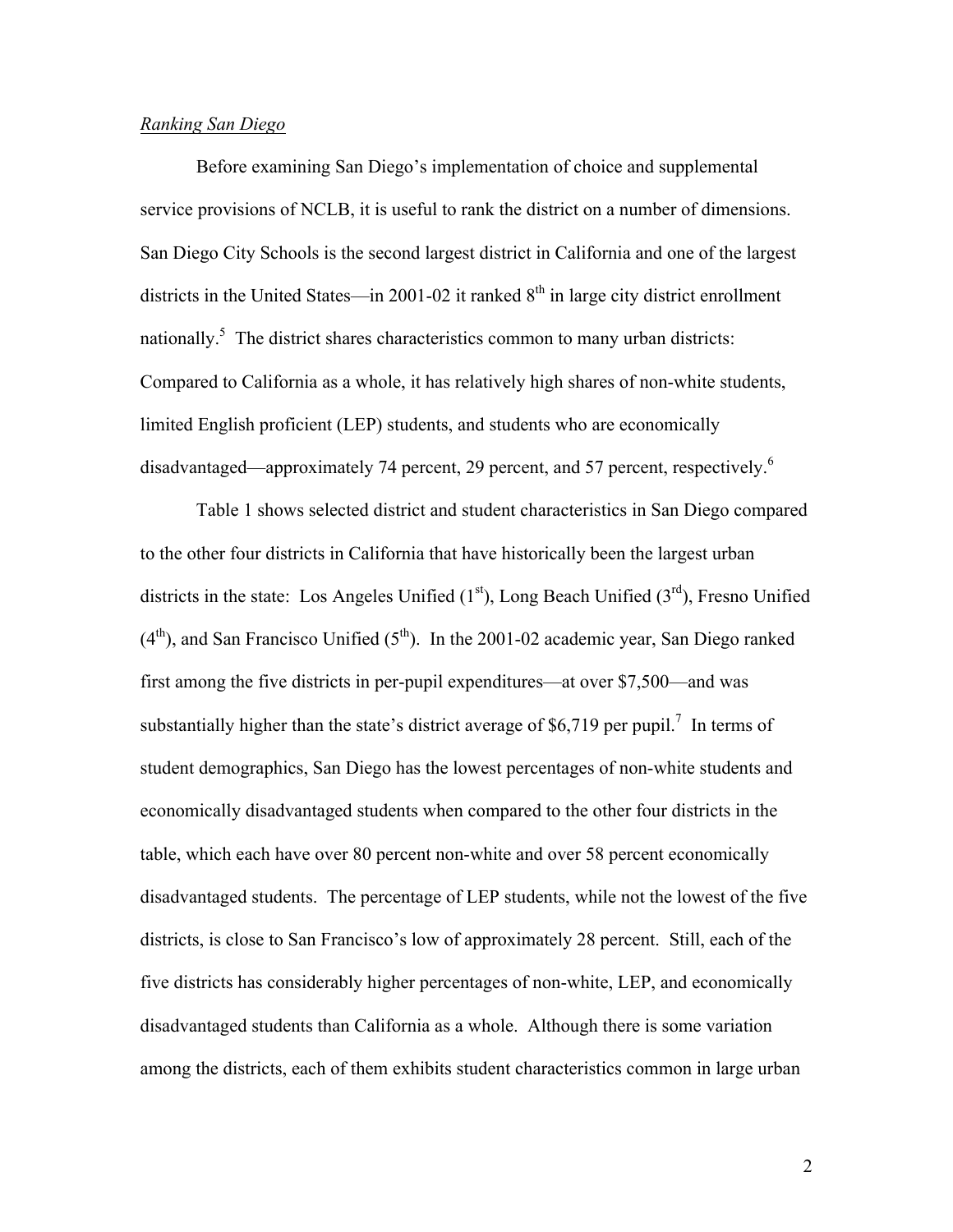districts. Most of these districts also have a substantial number of schools that have been identified as "program improvement" (PI) schools in which students are eligible to transfer to other, better performing schools under NCLB.

As the table shows, the number and percentage of PI schools and the number and approximate percentage of students in each district who attend such schools also varies across districts. $8$  Of the five large districts, only Long Beach has fewer than 10 percent of its schools and students in PI status as of fall 2003. San Diego falls on the median with 18 percent of schools attended by 27 percent of students in the district. Fresno has the dubious distinction of having the largest percentages of schools and students in failing schools—40 percent of its schools are PI, and almost half of the district's students attend these schools.

Because San Diego's position is quite similar to the other large urban districts in the state, both in terms of student demographics and the large numbers of students attending PI schools, the district is also likely to encounter NCLB implementation challenges that are similar to those experienced by other large urban districts in California and perhaps in the rest of the nation. The ensuing analysis focuses attention on the question of how these new opportunities were implemented, participation in the program, and the tensions between the NCLB choice and supplemental service programs and existing programs.

#### **II. Implementation and Emerging Issues**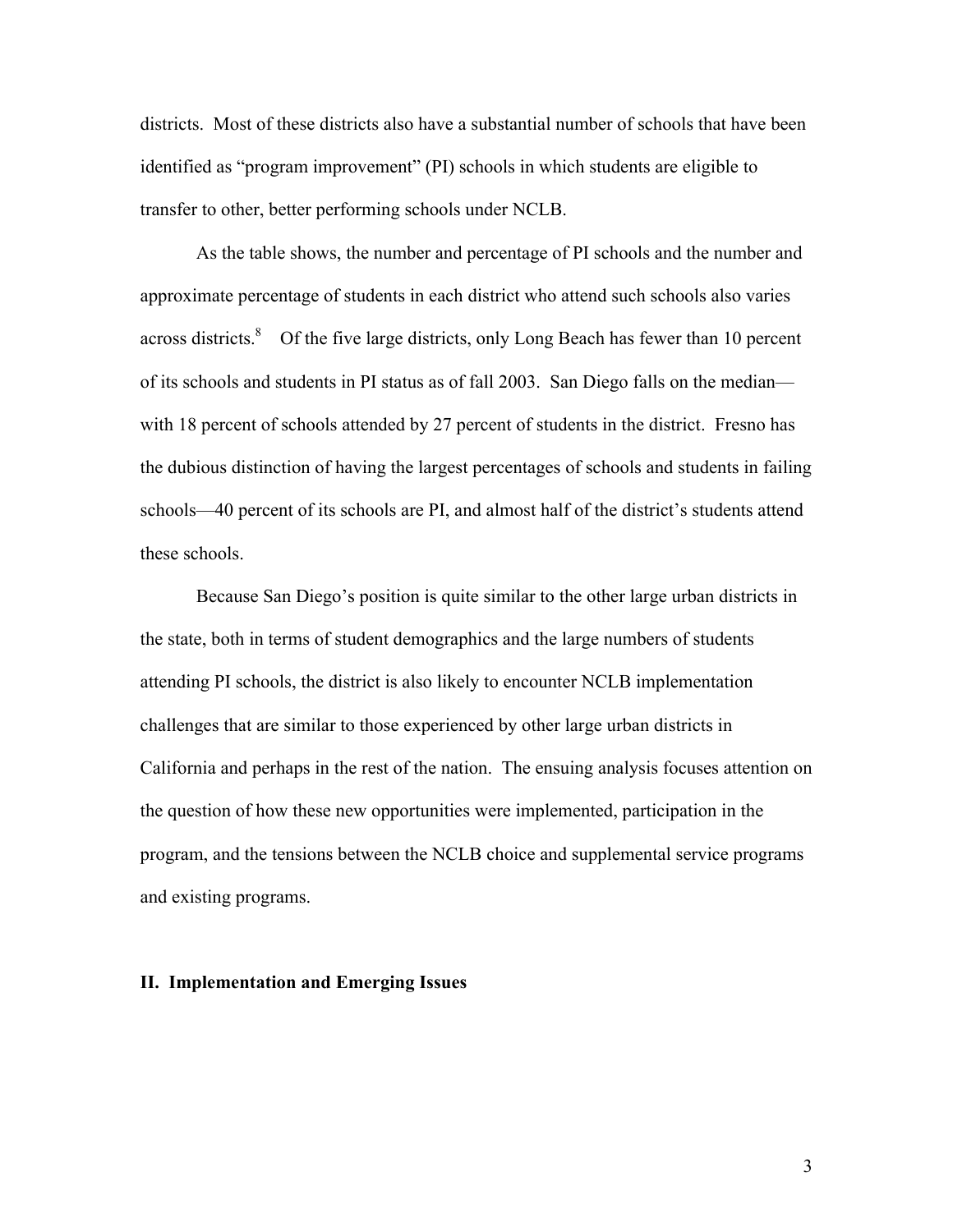#### *Organization*

In SDCS the implementation of NCLB has been overseen by the Superintendent's office. High-level leaders are coordinating the process through an "NCLB leadership team" that includes leadership from legal, communications, legislative services, instructional support, human resources, and other departments. From this broader committee there are subcommittees, or "detail committees" (including supplemental service and choice committees) that provide input from their respective departments, which is relayed back to the upper levels of management.

The school board has not been actively involved but has had occasion to vote on some of the implementation provisions. Perhaps most importantly, the board approved reservation of 20% of Title I funds for school choice and supplemental educational provisions, and chose to allocate 5% to supplemental services and 15% to busing related to the choice program. The 2003-2004 allocations are \$7 million (15%) for choice and close to \$2.4 million  $(5%)$  for supplemental services.<sup>9</sup> These amounts appear to further confirm the district's commitment to supporting choice and supplemental service provisions.

Our overall impression of the response to NCLB is that there is a clear consensus among district administrators that the intent of the legislation is laudable, but that implementation issues abound. Overall, support from the district seems quite clear. Alan Bersin, the district's superintendent, attended the NCLB bill signing. As one administrator remarked: "You can't go to the bill signing and then not implement."

When asked to characterize the implementation process, one administrator suggested that the district could have proceeded more quickly if the federal regulations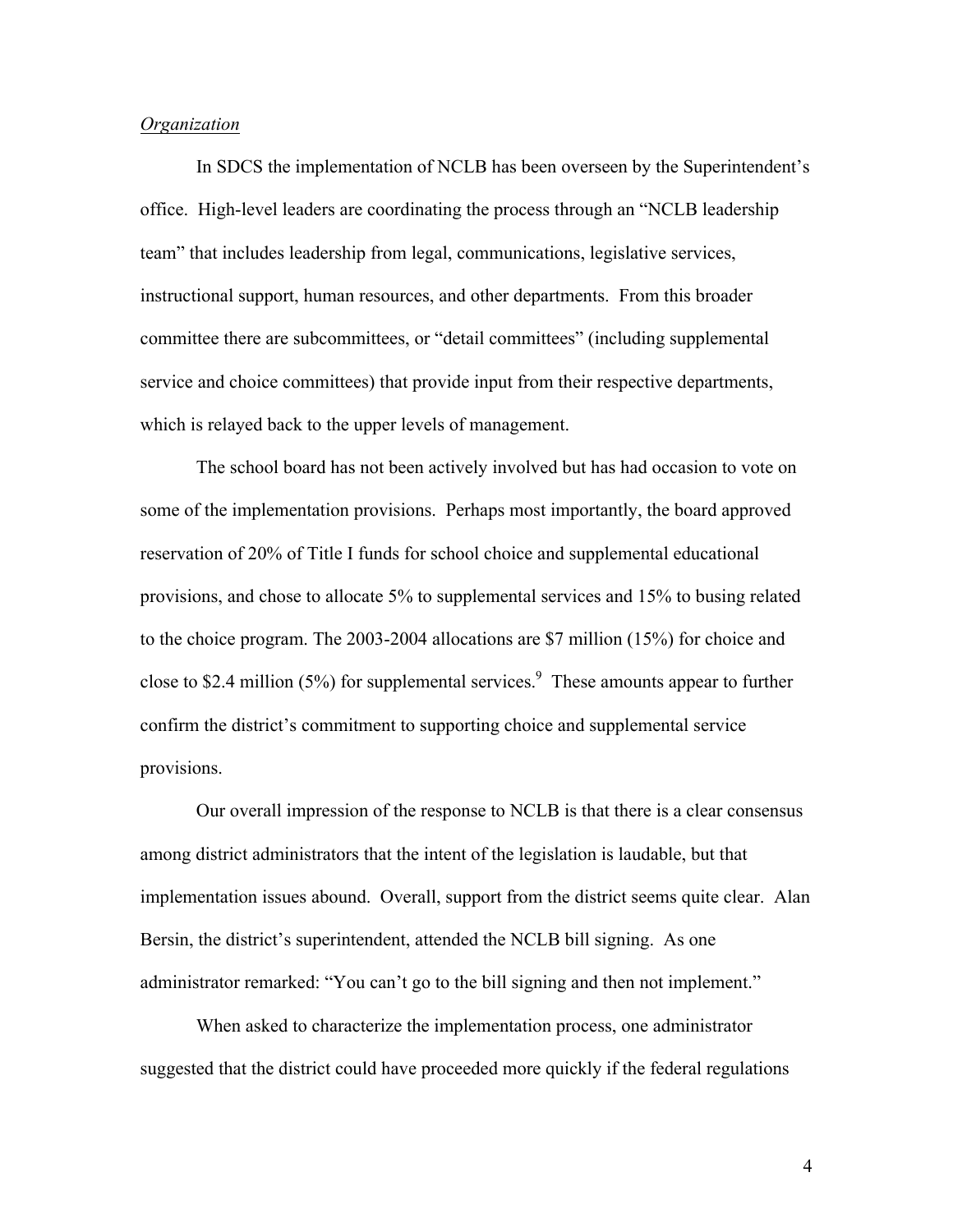accompanying the legislation had come out more quickly: "The legislation was signed in early 2002, but there were no regulations to go with it, so it hasn't been uppermost in people's minds until now." However, the same administrator opined that because of the cross-functional process described above, the district had a better structure in place than many districts that relied entirely upon their Title I office to handle implementation. Other administrators pointed to delays in receiving the state's initial interpretation of how to implement details of the program.

Partly counterbalancing concerns about the rush to implement NCLB, several administrators acknowledged that the U.S. Department of Education (USDOE) had previously granted a waiver to the district to use much of its Title I allocation to fund its Blueprint for Student Success, which beginning in 2000 implemented a variety of interventions for students who lag behind academically. (The waiver was required because the district does not target these interventions towards students in Title I schools. Rather, *any* student in any school who lags behind is eligible for these services.) The Blueprint, which was implemented in 2000, is in many senses consonant with the NCLB goals of providing supplemental instruction to students in need.

The district also implemented NCLB's choice and supplemental service provisions largely without help from local non-governmental organizations. A district advisory council, which is a non-district stakeholder involved in Title I schools, has provided limited input, as has the local chapter of the Association of Community Organizations for Reform Now (ACORN).<sup>10</sup> However, one administrator acknowledged assistance from the Council of Great City Schools, which he characterized as the best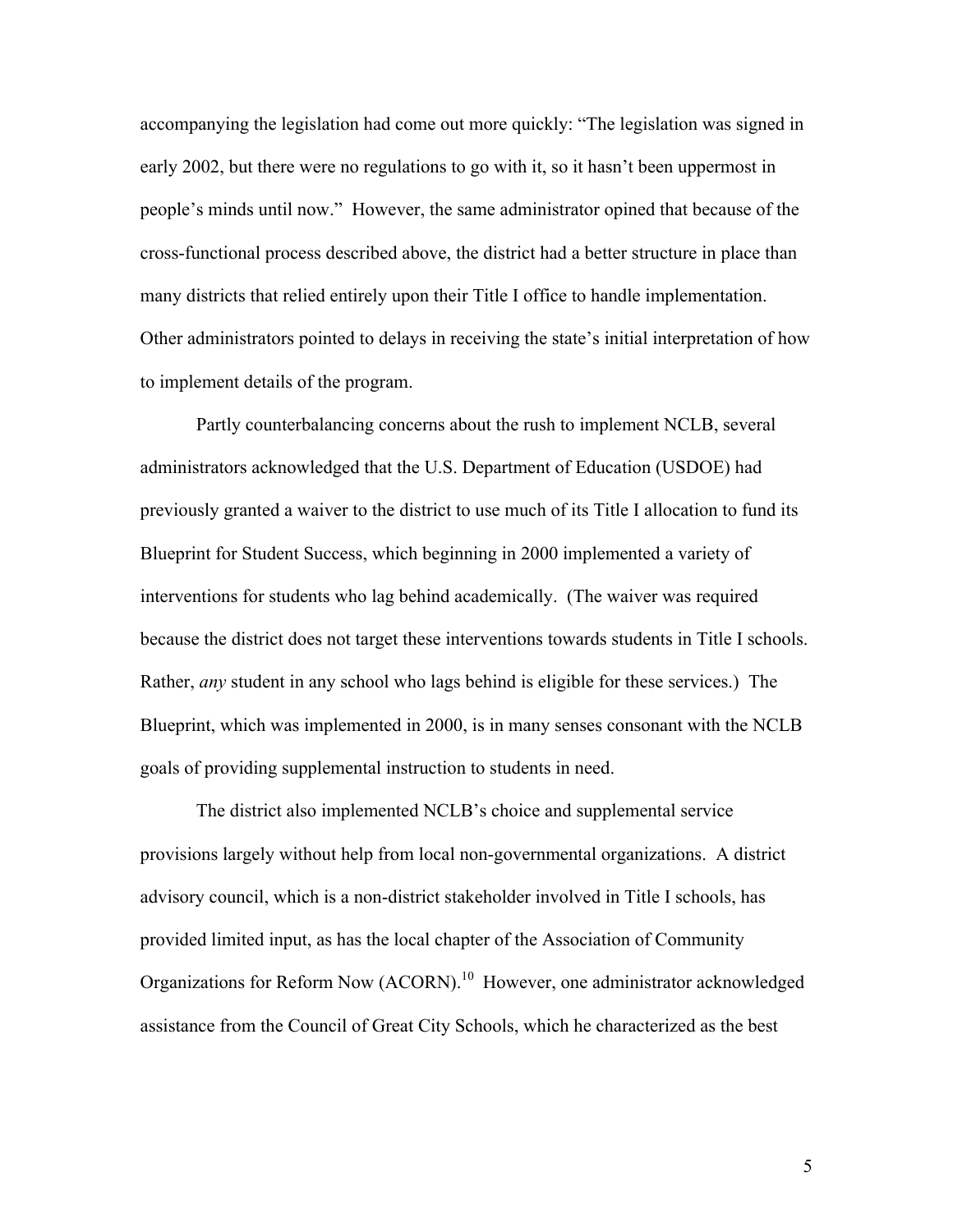source on (financial) set asides under the law, and more generally of assistance in interpreting the federal regulations to accompany the law.

### *Identification of Program Improvement Schools*

Like other districts across the nation, the first link in the chain of implementation is identifying which schools are failing to meet the federal definitions of academic progress. Timing has already emerged as a crucial issue. Because the state test takes place in the spring, the state Department of Education does not announce which schools have not made AYP—and thus have been newly designated PI—until late in August each year. District observers suggested that it is quite difficult for parents to make decisions about switching their children to non-PI schools and for the district to update its web of bus routes in the few weeks between the announcement and the start of school. There is less uncertainty for schools that were designated in 2002, because the district decided that for the sake of continuity such schools would be designated as PI for a second year, and parents were notified in March of their options for the 2003-2004 school year.

# *Information Provided to Schools and Parents*

The second key link in implementation is to inform parents with students in PI schools of the options available. The district sends out a series of letters to all parents of students at schools that have been designated  $PI<sup>11</sup>$ . In 2002, the district mailed over 100,000 letters in multiple mailings to families in affected schools. Our interpretation of these letters is that they are, for the most part, quite neutral. Although the letter that informs parents about school choice does state that supplemental services available at a PI school may not be available at a non-PI school, we do not interpret this as a direct attempt by the district to discourage parents from moving their children. Rather, it points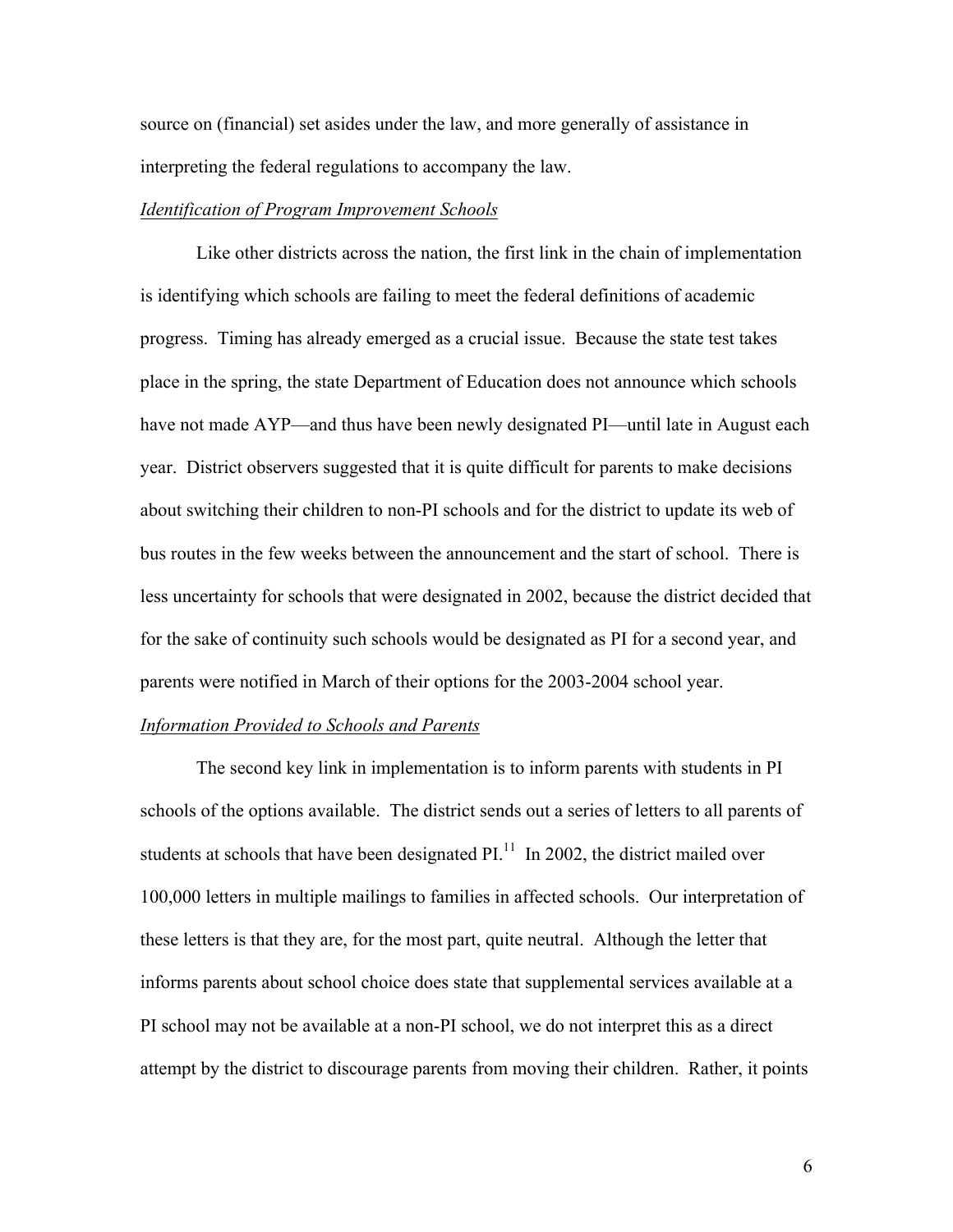subtly to a flaw in the legislation itself—that services are linked to the school and do not follow the student if s/he moves to a non-PI school. However, we also acknowledge that the letters may not be targeted to the "average" parent at a failing school, in that they do not highlight parents' choices early in the letters, clearly identify supplemental services as free tutoring, or use large, easy-to-read fonts. On the other hand, the wording is straightforward, and the letters are accurate and concise.

Communication with non-English speaking parents creates further challenges for the district, as just under 30% of students are LEP. Given the large numbers of immigrant families in San Diego, this probably understates the percentage of parents who are LEP. Letters mailed to parents are routinely translated into Spanish, but language translation services for five languages are available through the district. In some cases, groups of parent volunteers translate for parents who speak other languages. However, CBO focus group participants told us that sometimes ethnic misidentification may also be a problem—for example the translation might go out in Vietnamese when the family is Laotian. Furthermore, district and CBO respondents universally agree that written translation does little to inform parents when they are not literate in their native language.

In addition, the district held a number of parent meetings, and at their "Focus Schools," which are the elementary schools in the lowest decile of the state's test-score system, the district has "Parent Academic Liaisons" (PALs) in place to help parents with NCLB and other issues.<sup>12</sup> However, a PI school principal said that although teachers do speak with parents about their choices in parent-teacher conferences, the lack of a PAL in that school severely limited the school's ability to help parents understand their choices. Several district administrators acknowledged that the complexity of the NCLB choice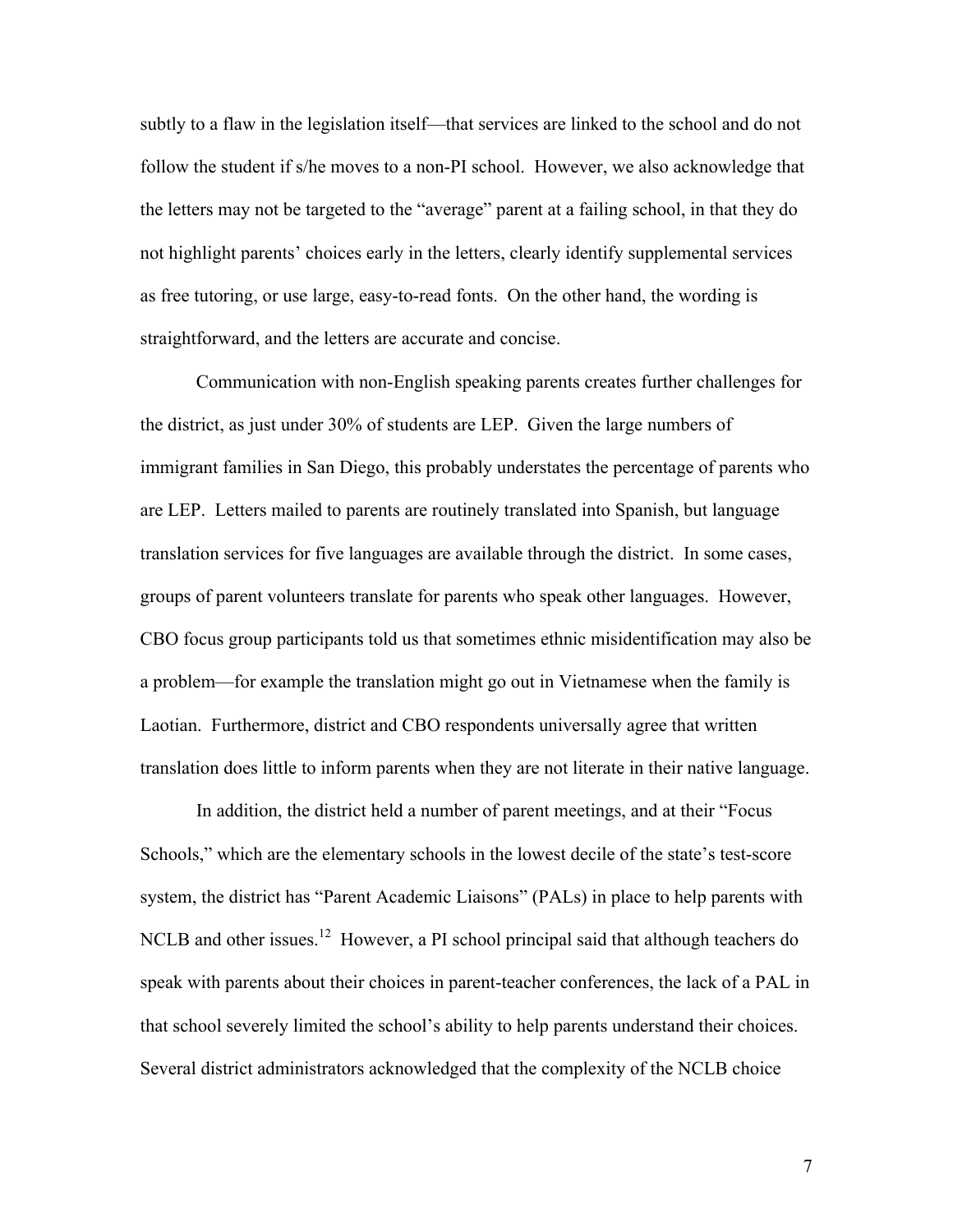and supplemental service provisions coupled with language barriers made it quite difficult to get all the information that they would like parents to know into their hands. *Choice Implementation: Patterns in Place*

In some ways, San Diego has a "head start" in its ability to implement choice provisions of NCLB: Its history over the last twenty-five years is one rooted in various school choice options for students in the district, in large part due to court orders in the late 1970s to desegregate the district.<sup>13</sup> San Diego's board of education adopted a policy of voluntary integration through several programs over the years, including the Voluntary Ethnic Enrollment Program (VEEP) and Magnet programs.<sup>14</sup> The key characteristic common to all of these programs is the opportunity for a student to attend a different school than the "neighborhood" school. Of these programs, VEEP and the magnet programs, both of which provide busing, are by far the most extensive.15 There are two other important forms of choice in the district: open enrollment through the state's School Choice program and a network of charter schools.<sup>16</sup> In 2001-2002, 6% of students participated in busing through VEEP, 6% were bused into magnet schools, and additionally 7% participated in Choice and 6% in charter schools—for a total of 25% of students in some type of choice program.<sup>17</sup> The district does not provide busing for the *pre-NCLB* Choice program or, in general, for the charter school program.

As a result of its integration programs, San Diego has established an extensive busing system. Moreover, many of the VEEP sending schools are also Program Improvement (PI) schools under the terms of NCLB, meaning that they are required to allow students to enter the NCLB school choice program. Thus the district already has busing patterns in place to move students from many NCLB PI schools to NCLB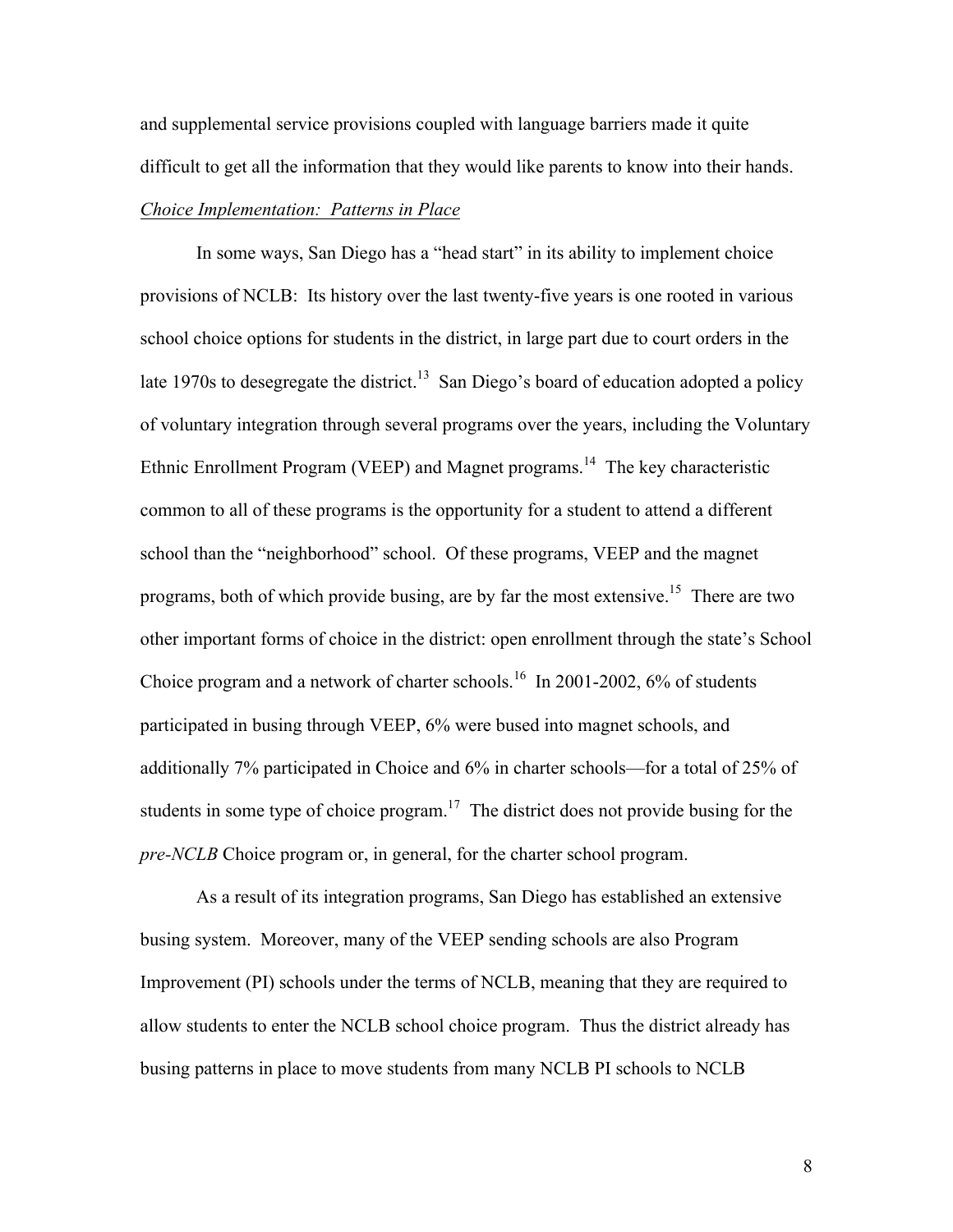"choice" (receiving) schools. On the other hand the new NCLB choice program has the potential to clash with the existing choice programs in several ways, ranging from financial to the planning of bus routes.

# *Arrangement of Bus Routes and Processing of Student Busing Applications*

As noted above, SDCS's Voluntary Ethnic Enrollment Program (VEEP) originated in court desegregation orders in the 1970's. This program allows students to apply for busing between schools within each of several allied patterns. (Allied patterns were designed to facilitate racial integration. However, now that the district is no longer under active court supervision, students of any race within a VEEP allied pattern can apply to attend a "receiving" school.) The second school choice program that provides busing is the district's magnet program.

One of the logistical challenges that districts face in implementing NCLB's choice provisions is designing bus routes. Not surprisingly, the district has piggybacked its NCLB busing program on top of its VEEP program. Students at a given PI school thus are offered a menu of school choices that lie within that school's VEEP allied pattern. There are other cases in which a newly designated PI school has not already been part of an allied pattern, or has been in an allied pattern as a receiving rather than a sending school. For these schools, new busing options were created. As a result, there are now some schools in the district that receive students as VEEP receiving schools, but, now that they have been designated PI schools, also send some students to other non-PI schools.

The district had two reasons for piggybacking on top of existing VEEP busing patterns. The first was simply a desire to serve as many students as possible in a cost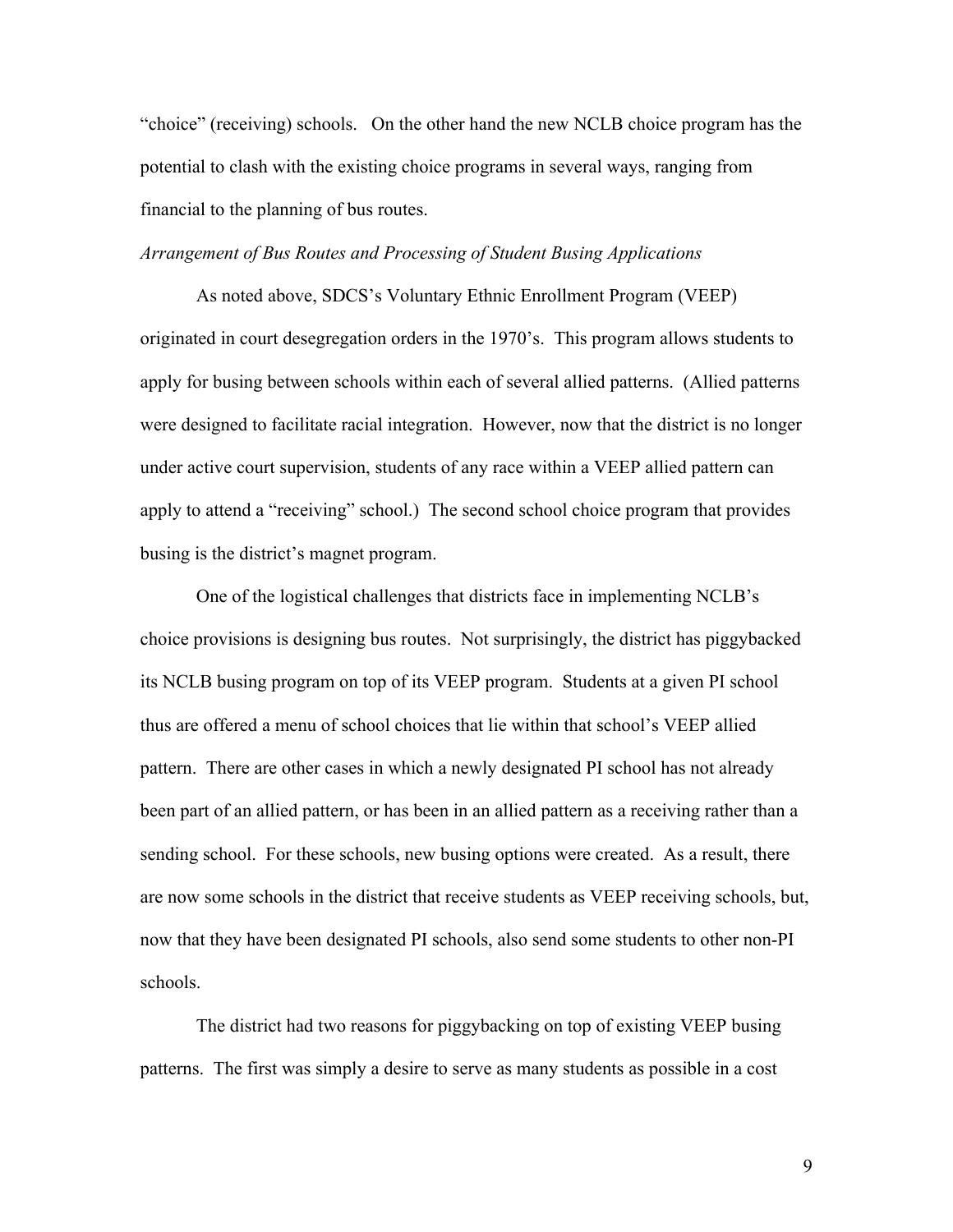effective manner. The second reason was that administrators were concerned that if the PI designations of schools in VEEP patterns change over time, so that, for instance, a traditionally VEEP-sending school is no longer PI, students who wished to remain at their choice school could do so by re-applying through the VEEP program. More to the point, many administrators expect the number of PI schools to grow over time, so that students who had chosen to attend a formerly non-PI (but VEEP-receiving) school would have the option of continuing to be bused to that school should it become PI. In other words, administrators have sought to provide consistency to students in the face of expected fluctuations in which schools are designated PI.

Participation rates in NCLB-mandated busing has been low in the first two years, but increased markedly in the second year. In the first year, 72 students filed 90 applications for busing under NCLB and 24 actually chose to enroll. The main reason for the low uptake rate in fall 2002 was timing. The district did not know which schools were PI until late summer, and parents in effect were offered a chance to submit applications in many cases around the time that their students had already started or were about to start their school year at their local school. Applications for fall 2003 proceeded in a much more timely fashion, partly because all schools that had been designated PI in 2002 were automatically designated as PI for the 2003-2004 school year. This allowed the district to mail letters to the parents of all students eligible to enroll in the NCLB choice program in March 2003. Given that the district appears to be in relatively strong position to implement NCLB choice provisions, a natural question arises: How many students who are eligible to request a change of school site are requesting such a change?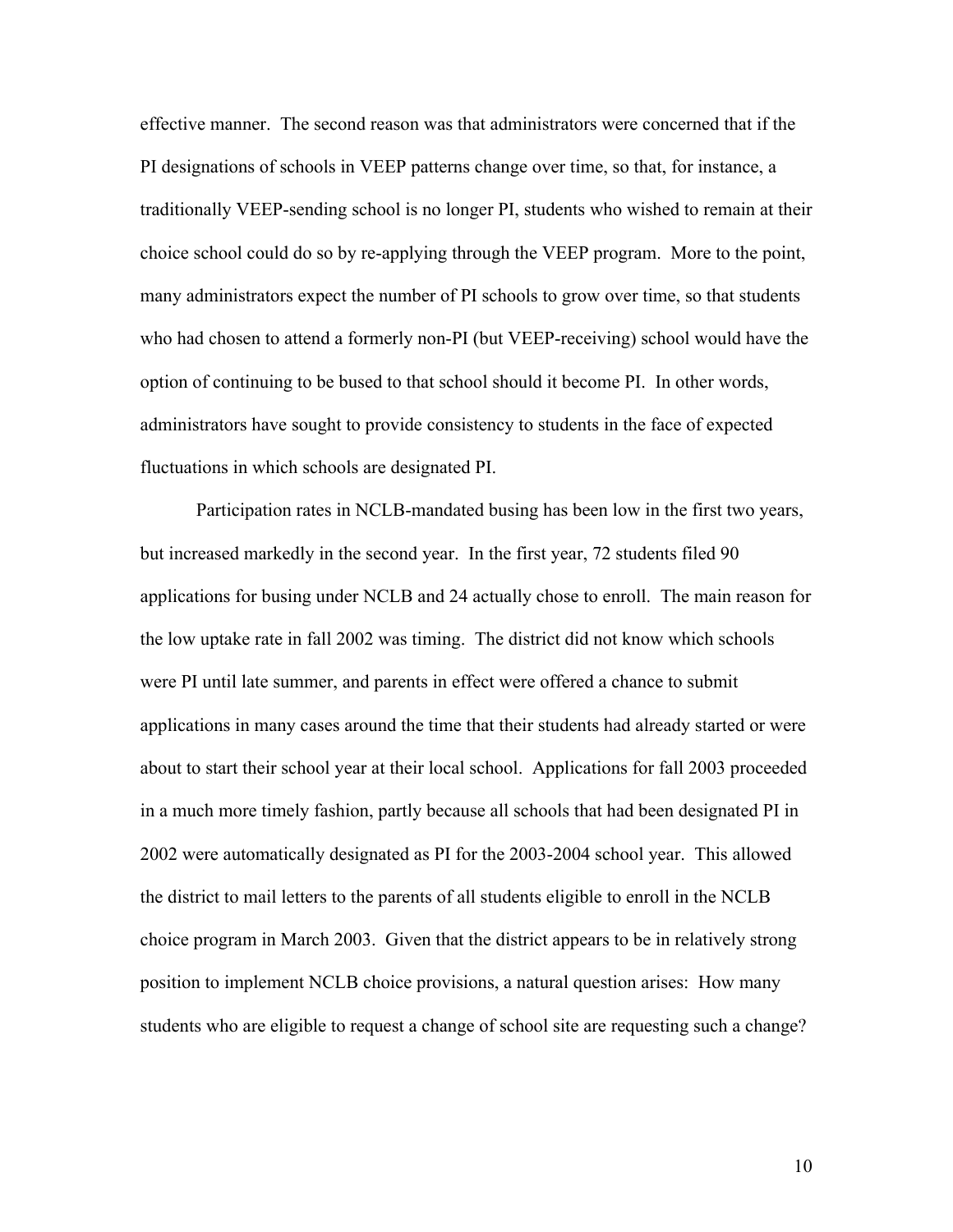#### *The PI and Choice Schools*

In fact, very few students who are eligible to apply to a "better" school did so by August 2003. Figure 1 illustrates the percentage of students for Grades K-5, 6-8, and 9- 12. Overall, very few students who are eligible applied to another school—just 39 elementary, 225 middle school and 216 high school aged students—for a total of 480 students, or approximately 1 percent of those eligible. As the figure shows, the applications as a percentage of 2002-2003 enrollment in PI schools ranged from half a percent in grades K-5 to 1.5 percent in grades 9-12. Although the absolute number of students applying to change schools in grades 6-8 is slightly higher than in grades 9-12, the percentage is slightly lower. As of late October 2003, 61% of these students had accepted the district's offer of bus service to a non-PI school.

A comparison of selected school and student characteristics at sending and receiving schools in Table 2 suggests that the two types of schools are significantly different in some key ways. PI schools have higher proportions of non-white students, LEP students, and economically disadvantaged students. Close to half of students in Choice schools are white, whereas only about 10 percent of students in PI schools are white. Close to 40 percent of students in PI schools are LEP while approximately 11 percent in Choice schools are LEP. Almost 72 percent of students in PI schools receive free or reduced price meal assistance, but only a quarter of students in Choice schools receive such assistance. The latter of these factors is closely associated with low academic performance.<sup>18</sup> Students in PI schools are also significantly less likely to be enrolled in the same school for the entire school year—over twice as many students change schools at PI schools (8.1 percent) compared with Choice schools (4 percent).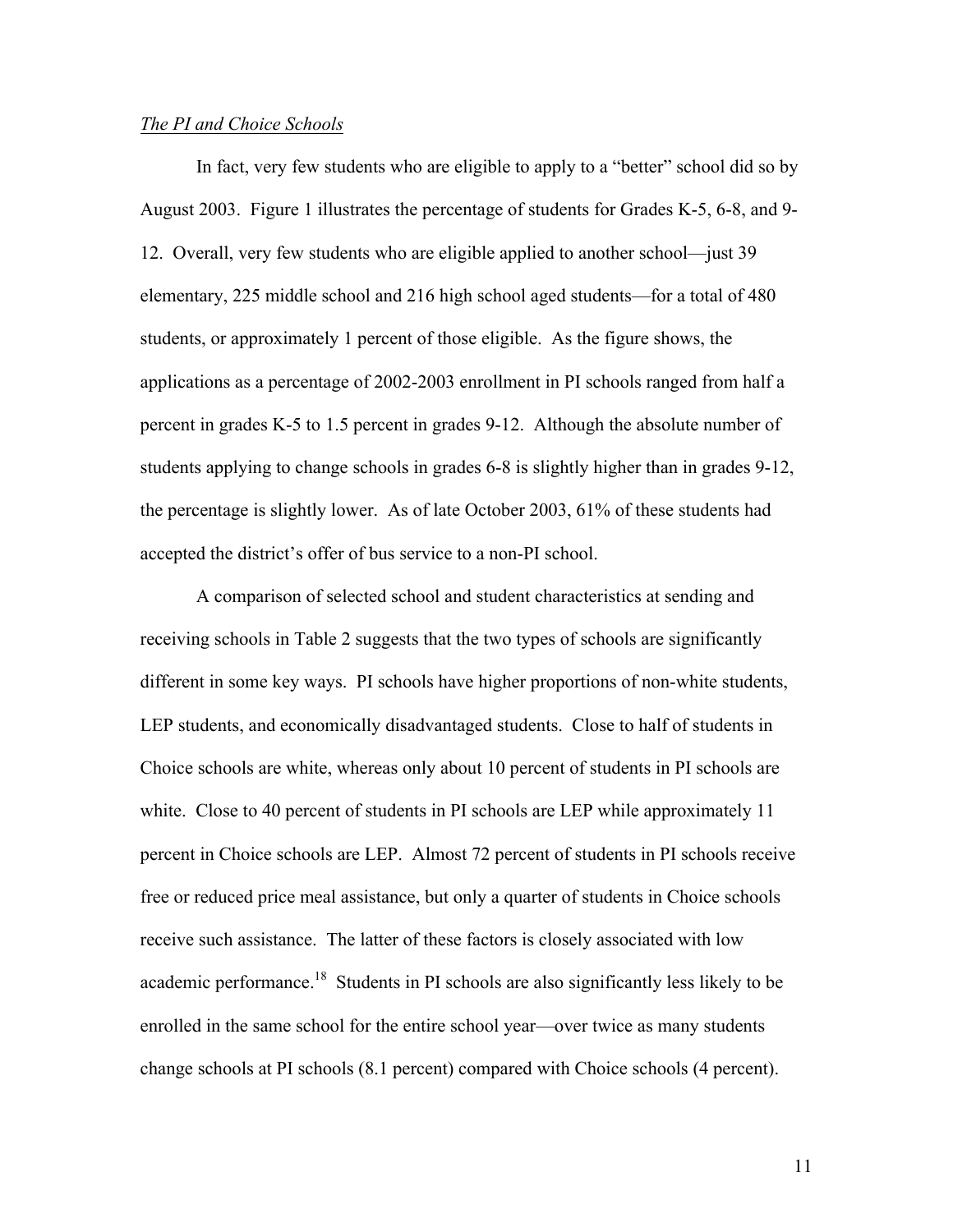Of course, the academic performance of PI schools is lower—as measured by the Academic Performance Index (API), which is a weighted average of test scores of students at each school. Choice schools score, on average, approximately 165 index points above the PI schools—scores that are much closer to the target of 800 that the state has set for all schools. Finally, the proportion of teachers who lack full credentials is higher in PI schools. Most teachers in San Diego have a full credential, yet even with such a low percentage of teachers lacking full certification at both types of schools, the contrast is stark—four times more teachers at PI schools lack full certification.<sup>19</sup> Clearly, the Choice schools are quite distinct from the PI schools on a number of dimensions, and this translates into a sizeable gap in test scores.

Why, if given a choice to attend better schools, are so few students in PI schools electing this option so far? Previous research, as well as our own recent interviews suggest a few possibilities: Immigrant parents in California may not understand their rights and the rights of their children, and may have expectations that the school system "knows what's best" for their children.<sup>20</sup> Thus, they may be hesitant to exercise options that are available to them. One of our parent respondents suggested that economically disadvantaged parents may not want to send their children by bus to a school far from home, where, if the student became ill, for example, the parent or a caregiver would not be able to pick the child up from school early. In addition, a high school principal described students who would have to make five bus transfers on public transportation if they missed the school bus. Other factors behind the low application rates could include late notification to parents and letters that do not clearly highlight options. However, district personnel are adamant that the district is making every effort to inform parents of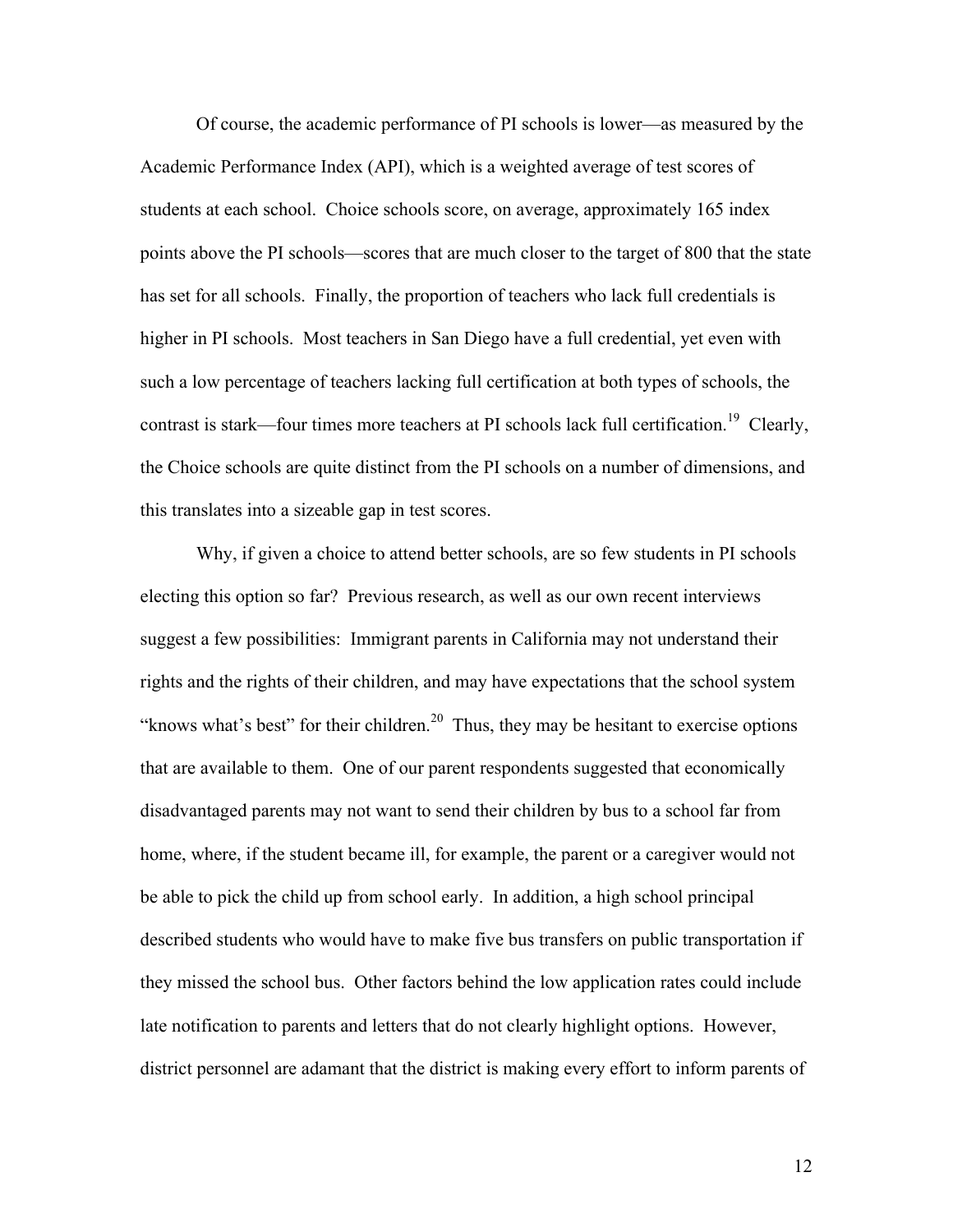their options. It may also be that parents are opting to take advantage of supplemental services offered at the neighborhood school rather than sending their children to other schools. In any case, as of late December 2003, only 692 students—53 in elementary schools, 324 in middle schools, and 315 in high schools—had applied to change schools in the 2003-2004 school year.<sup>21</sup>

# *Supplemental Service Providers*

In 2002 the state released a list of potential supplemental service providers to districts and the general public. By the end of 2003, this list consisted of 102 non-SDCS providers, 51 of which are listed as *potential* supplemental service providers in the district.<sup>22</sup> However, for a variety of reasons, it was not possible for the district to allow parents in PI schools to choose freely from this state list. For example, 36 of the providers are other LEAs themselves. More generally, the district gleaned little from state sources about the strengths and weaknesses of each supplemental services provider it had approved, or even the criteria the state had used to qualify providers. The district therefore created a subsample of the state list and then allowed parents/guardians of eligible students to choose a provider from this reduced list.

There were four reasons for paring down the state list. First, the service provider had to be able to provide services locally. Second, simply because a provider had put its name on the state list did not guarantee that the provider really was interested in participating in the local program. A prominent example was Sylvan Learning—when SDCS contacted their local office, they were told that Sylvan did not plan to provide supplemental services in San Diego County. A third issue was providers' lack of capacity to serve a variety of students. For instance, one administrator told us: "(Private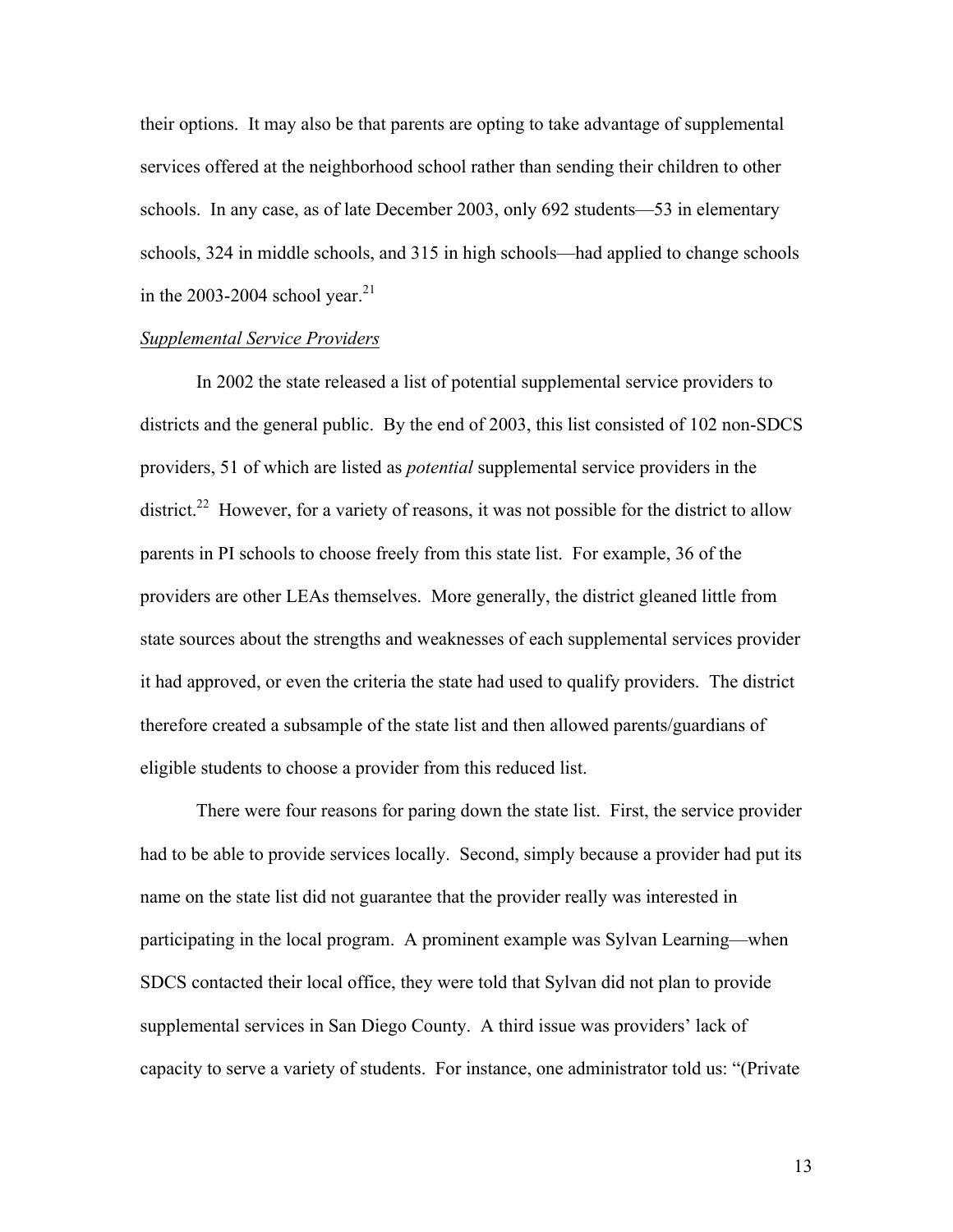providers) often are not equipped to deal with a range of students. Some have told us they have no capacity for English Learners." Because the state's list does not include information regarding capacity to serve diverse student populations, the responsibility for confirming capacity lies with each district.

A fourth reason for paring down the state list is the legislation's requirement that districts be responsible for ensuring that providers are living up to their promises. The district's legal department took this charge quite seriously. For example, if a student were injured by an employee of a supplemental service provider or by any other person on the premises of that provider, the district could be liable. As one administrator put it to us: "We routinely fingerprint teachers for background checks." All staff working with students, including supplemental service providers (onsite or Internet) must undergo these checks.

An important wrinkle in the provision of supplemental services has emerged in San Diego. Several administrators mentioned to us that they believed that the district's own "Blueprint for Student Success," implemented in 2000, in many ways captures the spirit of NCLB's supplemental service, school choice, and professional development requirements. For example, the district has used test scores since 2000 to identify students who lag behind, and then steers these students into a series of interventions, including Extended Day Reading Program (EDRP) in which students receive teachersupervised reading time at the start or end of the school day, and the similar Extended Day Math Program (EDMP). As one administrator put it:

We're an ideal provider because we can provide this as part of a coherent system. The district already has in place a set of preventive measures and interventions for students who lag behind. A student can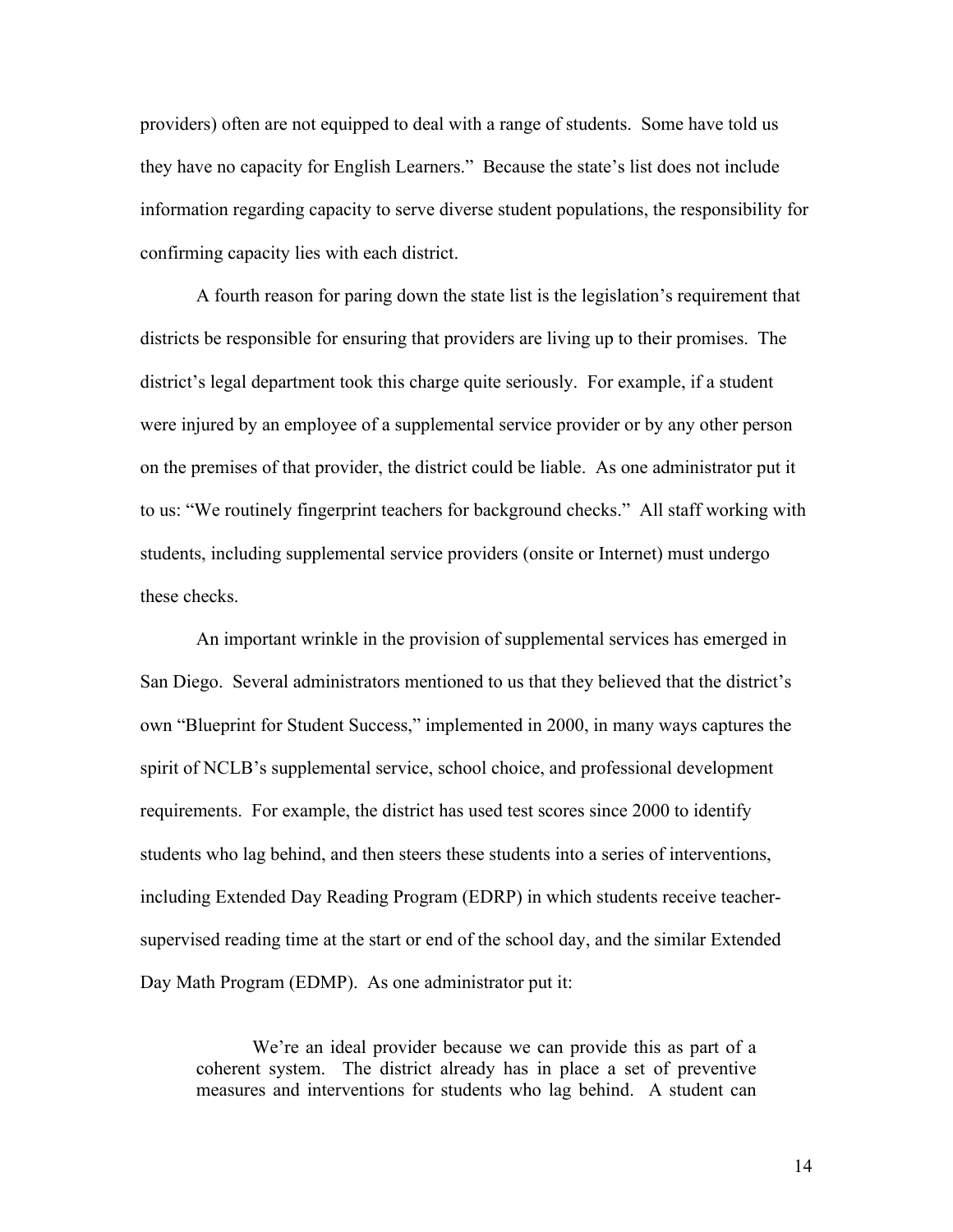now spend another 90 minutes with her same teacher who knows what she needs. Coherence is everything.

However, an external provider opined that giving students "more of the same" in an under-performing school may do little to improve student performance, and a PI school principal told us that it is extremely difficult to convince the best teachers to serve as supplemental service instructors in the extended-day programs. Given our finding that PI schools have four times more uncertified teachers than choice schools, it may be that students in the district-run programs are not always getting the quality of instruction that they need—during the regular school day, or through the district's supplemental service program.

The number and nature of providers that have provided supplemental services has changed considerably between the 2002-2003 and 2003-2004 school years. In the first year, only one non-district provider met the district's criteria. This company provided secondary school students with help over the Internet. Because so few students opted for these services, the provider decided not to continue for a second year. In contrast, nine state-approved providers contacted the district about the possibility of providing services in the 2003-2004 school year. The district sent a survey to each of these potential providers. Eight providers ultimately indicated a firm interest in providing supplemental services, and the district was able to sign contracts with five of the eight. Two providers work at school sites rented from the district, and the other three providers work with students online. Notably, so far there are no providers that are working with students at non-SDCS locations. A district official told us that one potential provider could not sign a contract because it could not find a suitable offsite location in time for the 2003-2004 school year.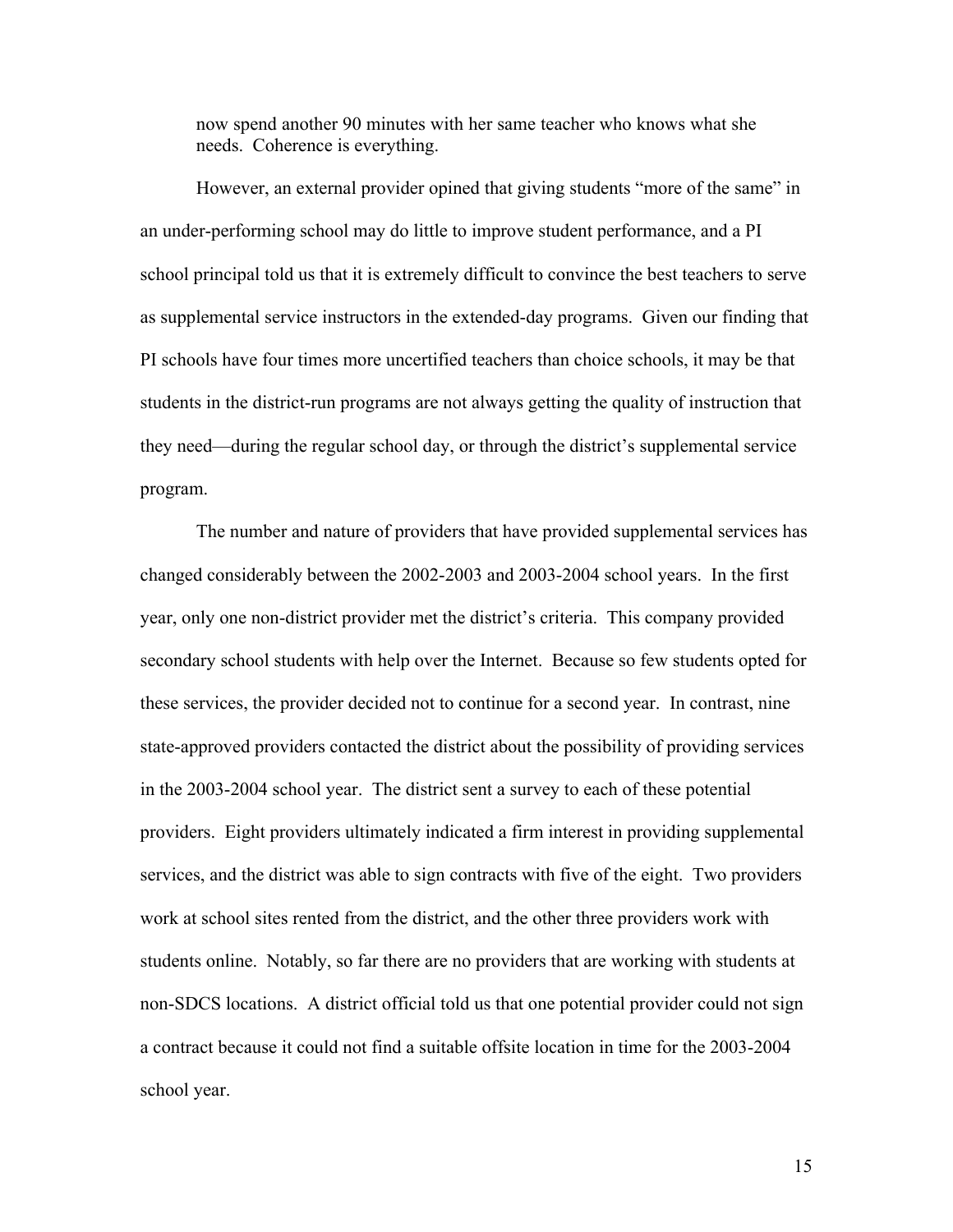Administrators reported that principals and teachers put in a great deal of effort to get the application forms back in. However, preliminary information for 2003-2004 suggests that the district has to repeat its efforts to recruit students into any of the supplemental service programs, including the district's own. In both years, the district has done an initial mailing to parents, and then had schools give students letters to take home to parents. In addition, a PI school principal told us that in parent-teacher conferences teachers remind parents that as part of the "learning contract" that students have, they need to enroll in after-school academic programs. Although only 25% of students in this school were receiving supplemental services in early 2004, that percentage represented virtually all of the students performing at "far below basic" proficiency. Ultimately, all who applied for supplemental services in the district received them.

In any case, by far the largest provider has been the district itself. The district is using the funds to reduce class size in its EDRP, EDMP and California High School Exit Exam (CAHSEE) preparation classes to about 10 students in PI schools, with the intent of providing enhanced teacher-student interactions. In 2002-2003, only three students enrolled in the online program, while 4,370 students received supplemental services directly from the district—which represents 86% of students who were eligible to receive them.<sup>23</sup> In 2003-2004, 4,227 students were enrolled in supplemental services. About 26% of students in supplemental services in 2003-2004 chose non-district providers, up from only 0.1% in 2002-2003. This growth suggests that the district is opening up opportunities for outside providers. However, one supplemental service provider told us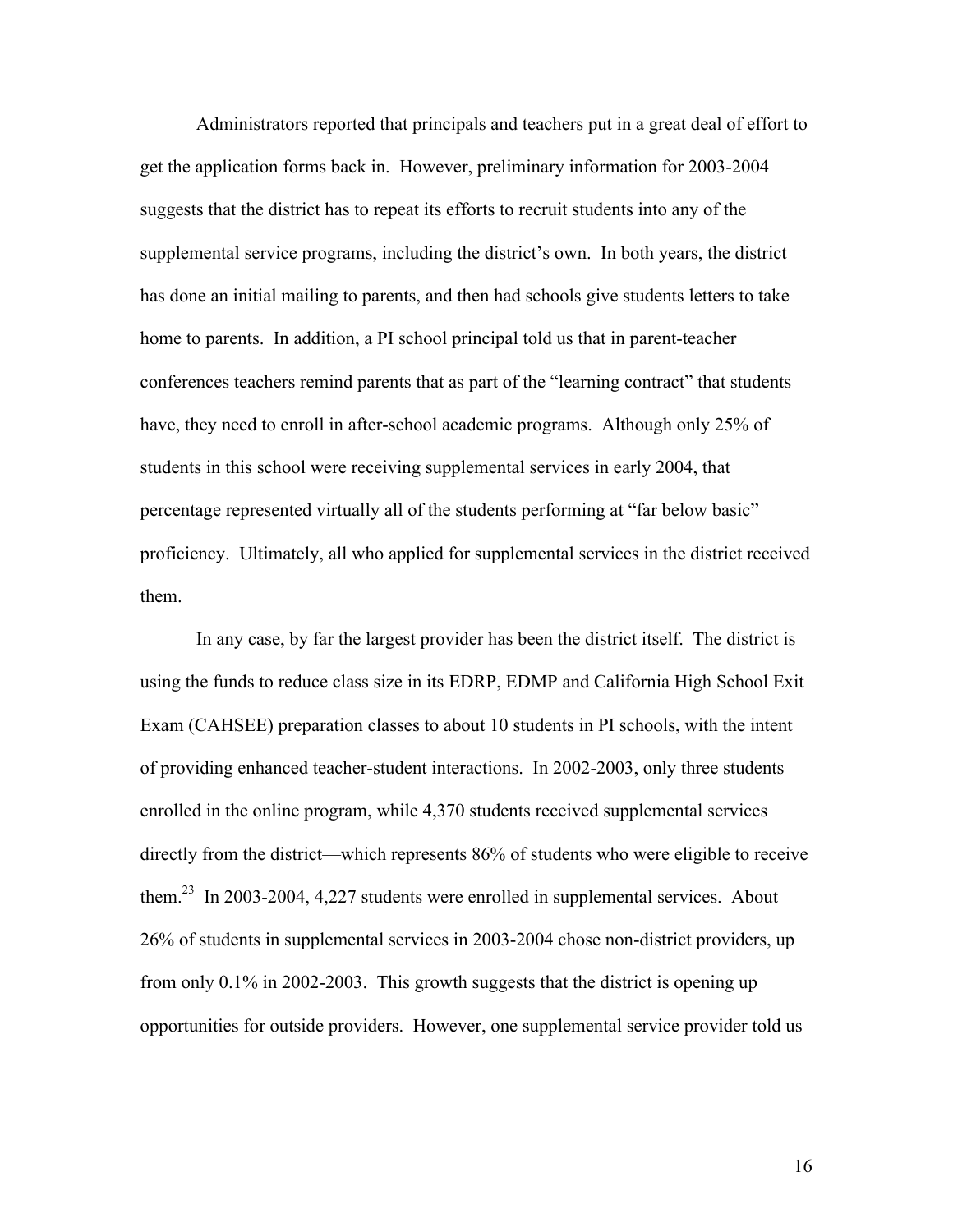that the district had limited their enrollment to 100 students, and that they only had 10 students enrolled as of February 2004.

It is worth pointing out that the district is competing with external providers for meaningful amounts of supplemental service funding. For instance, on average, Internetbased providers are typically paid a maximum of \$900 per student. Onsite providers receive about the same per student, and are charging \$50-\$60 per hour per student. In theory, any district that set itself up to compete with outside service providers could have a large incentive to direct "customers" its way. One external supplemental service provider told us that SDCS was not "aggressively discouraging" students from enrolling in its program and ranked the district "8 on a scale of 1 to 10." Yet, another external provider ranked the district "3 on a scale of 1 to 10," and suggested that SDCS was making it difficult to do business because the "massive amount of paperwork" required by the district is reducing private providers' profits. Perhaps summing up the schoollevel attitude regarding external providers, a PI school principal told us that external services would be welcome at that school—as long as the principal knew that the external staff was qualified and had a good rapport with students.

#### **III. Early Challenges and Emerging Long-Term Problems**

# *Initial Barriers to Implementation*

This section itemizes transitory problems related to implementation. One administrator summed up the 2002 implementation as follows: "Globally, the concern has been the fast pace of implementation." The deadlines for implementation by fall 2002 were compounded by the late release of the regulations to accompany the regulation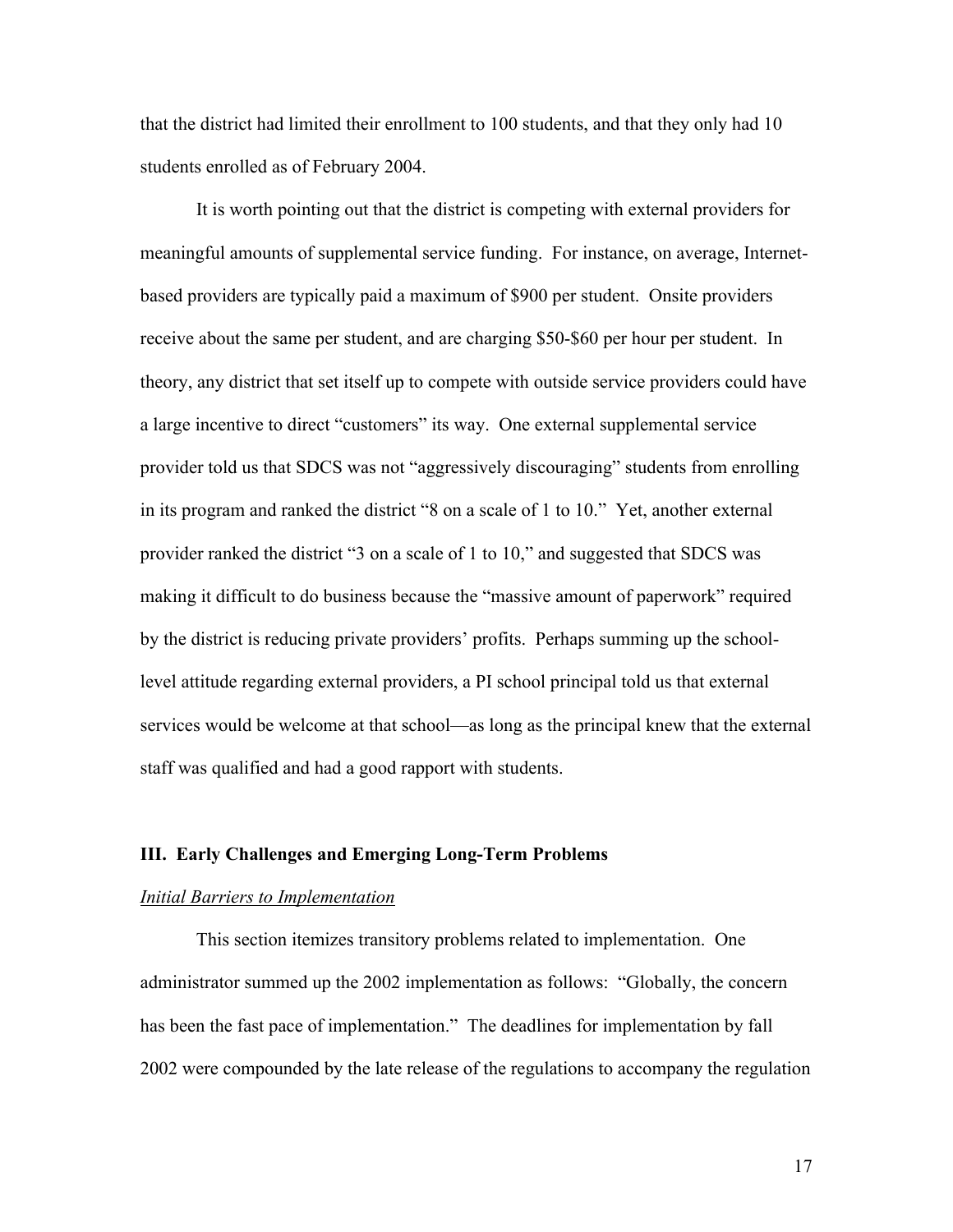by both the U.S. Department of Education and the state Department of Education. The latter regulations arrived just ten weeks before classes began. These delays made it difficult for the district to implement fully the school choice and supplemental service provisions of NCLB in time for classes in fall 2002. A senior administrator summarized some of the difficulties the district experienced in 2002 as it attempted to implement the state's regulations:

Materials from the state were overly general. The materials had to cater to all sorts of districts. They were not sufficient to convey details to a local audience.

We had to make a lot of phone calls to the state to understand implementation. It was a typical case of flying the airplane while you are building it…

The same administrator stated that one of the biggest problems was that all

decisions about which students would enter the VEEP and magnet systems and related

decisions about bus routes had been made by April 2002, two months before state

regulations arrived.

Another administrator amplified these concerns:

The timing has been very poorly managed. July is a difficult time of year, especially for notification to principals and staff, who are on vacation at that time unless it's a year-round school. Turnaround between July and August 15 was very difficult turnaround time---it was just thrust upon the district and wasn't very well explained. Usually with the STAR [state test score system] release there's a package of information, but the AYP didn't have one. It would have helped to have a media kit or more information with the timing. Sacramento folks aren't talking about how complex a measure this is.

Implementation of NCLB apparently proceeded more smoothly for the 2003-2004

school year than the prior year. But some additional hiccups occurred. For example, the

state introduced a new definition of AYP that was not available until June 2003. This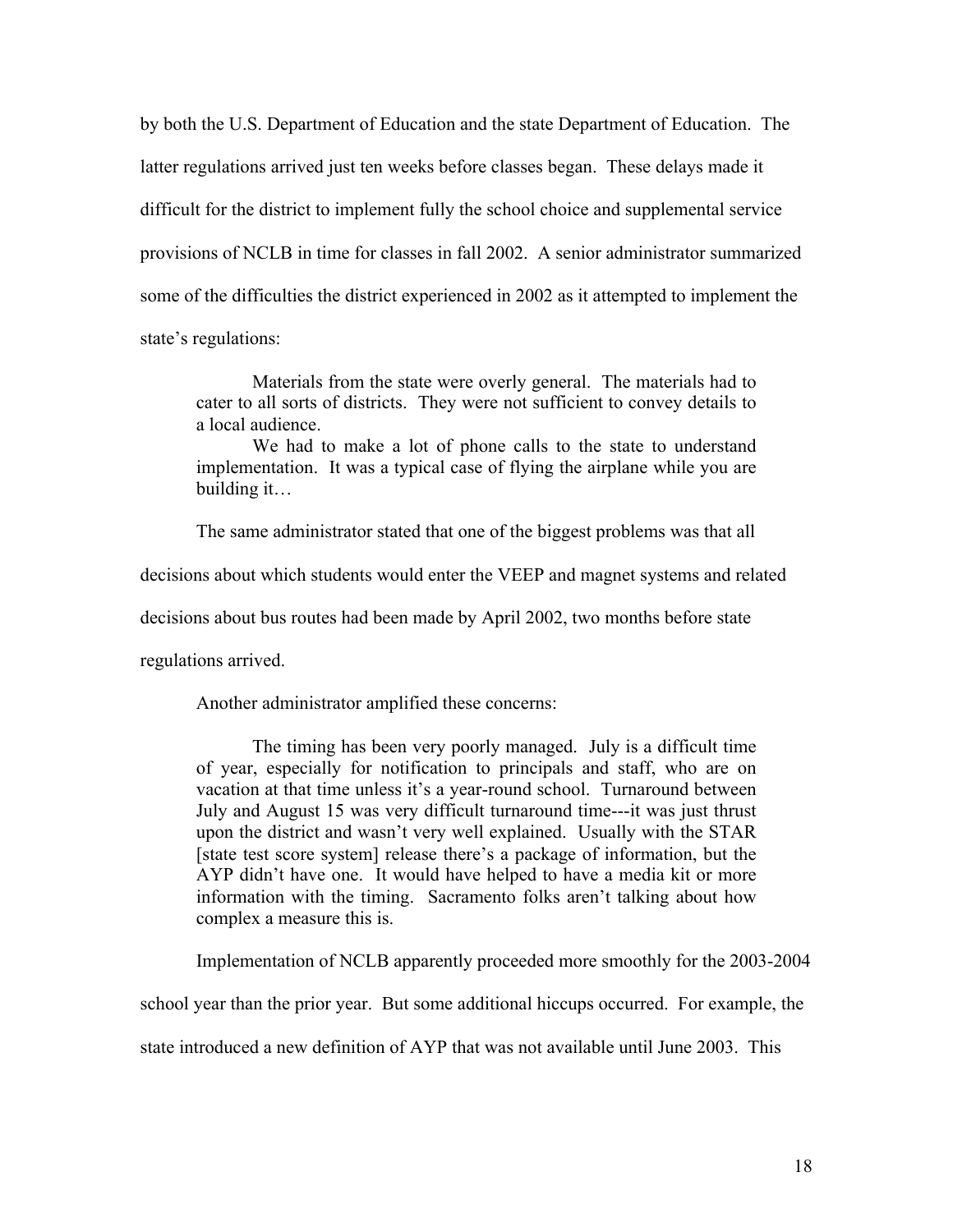made even preliminary analysis of which schools might qualify as PI schools impossible until summer 2003.

A second concern voiced by both administrators and CBO representatives we interviewed was that parents did not have a ready information source about NCLB and the relations between the its two key elements (AYP and PI schools) and the state's preexisting accountability system. The nine CBO members we interviewed told us that they had received virtually no questions from parents about any aspect of NCLB. They found this striking because they interact with thousands of parents each year. Some stated that the district could have done more to interact with parents, especially those who do not speak English, but that the overarching issue was the sheer complexity of the legislation.

A third concern shared by several administrators is that the state should provide better information on the qualifications of supplemental service providers on the state's official list, as well as their academic offerings. The state made the list available on the Internet and directly to districts, but according to the district refused to provide much information about the providers. Given the district's concerns about providers' curriculum and health and safety standards, this presented a major obstacle that limited the number of external providers working with the district.

For the most part, the district sees these initial challenges as temporary. Indeed, the numbers of choice applications, supplemental service providers in the district, and students receiving supplemental services, are all increasing with time.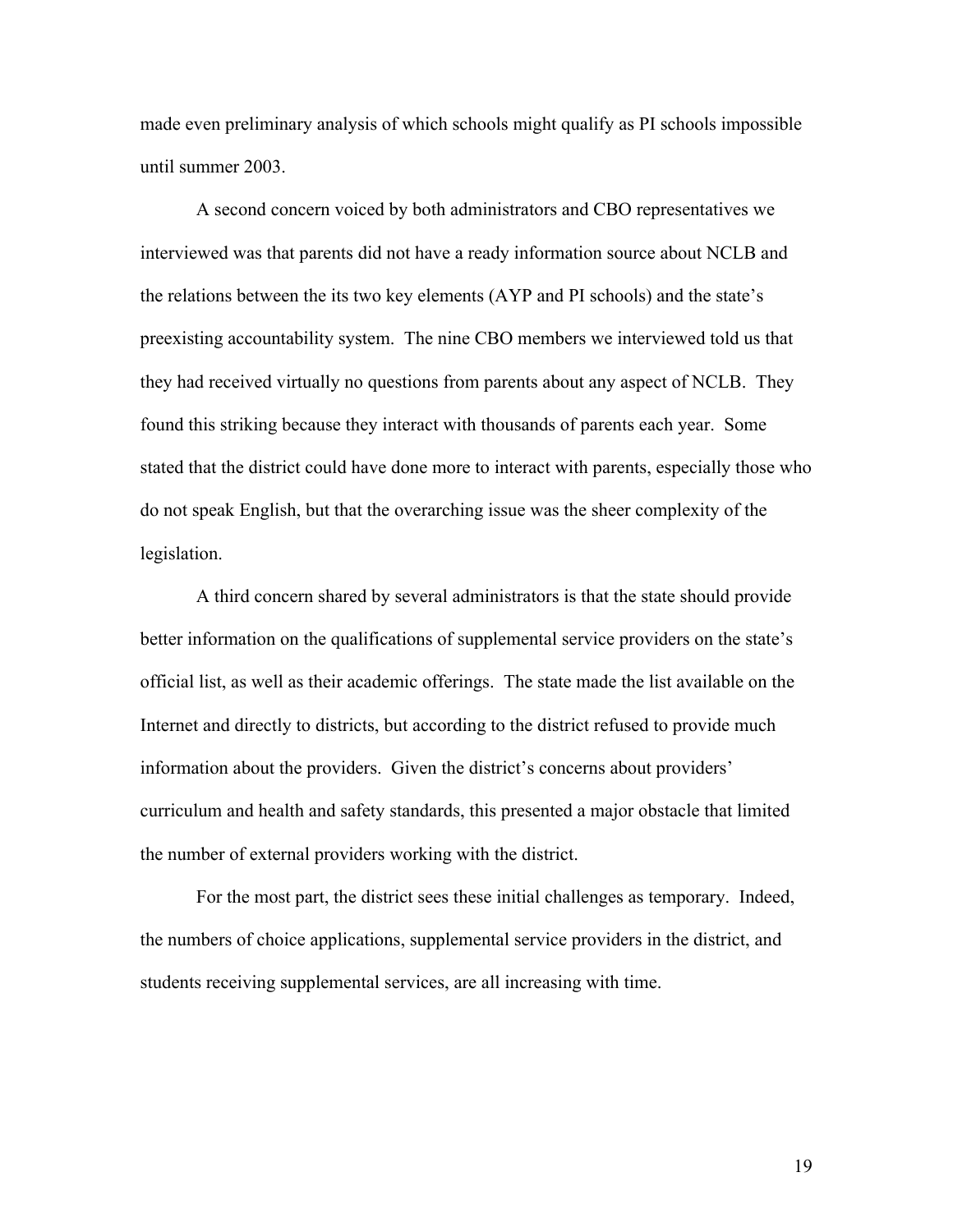#### *Potential Flaws in the Legislation Itself*

Unlike the apparently temporary issues above, the problems we outline below are best considered as systemic long-term impediments to the success of NCLB. *Systemic Problem #1: Timing*

We cannot dismiss all timing problems as temporary glitches. Because students are tested towards the end of the school year, and because it takes several months to grade the millions of tests, the California Department of Education does not designate new PI schools until late August each year, about two weeks before school starts. This forces the school district to devise new bus routes, and to inform parents of their choices, in two weeks. This schedule is, in the words of one administrator, "completely unworkable".

One administrator gave a detailed picture of the pandemonium that has taken place in the last two weeks of August. Once the list of new PI schools is released to the district, the bus routes must be overhauled. This is time consuming because a fixed number of buses must somehow be stretched to meet the new NCLB choice requirements while continuing to serve the VEEP and magnet students and the students who had already started NCLB busing in a prior year. Contracting out for additional buses on very short notice is apparently not a realistic possibility, in part because it is hard to obtain private sector bids at the rates the district is willing to pay. This administrator next mentioned the challenge of communicating options to parents, in some cases in late summer after a school has newly been identified as needing improvement:

This year we mailed out 105,000 letters overall to parents… For each letter, a draft must be reviewed by Legal, Communications, and the departments that deal with teachers, supplemental services, and busing. Then we need to print and deliver all of these letters just at the time when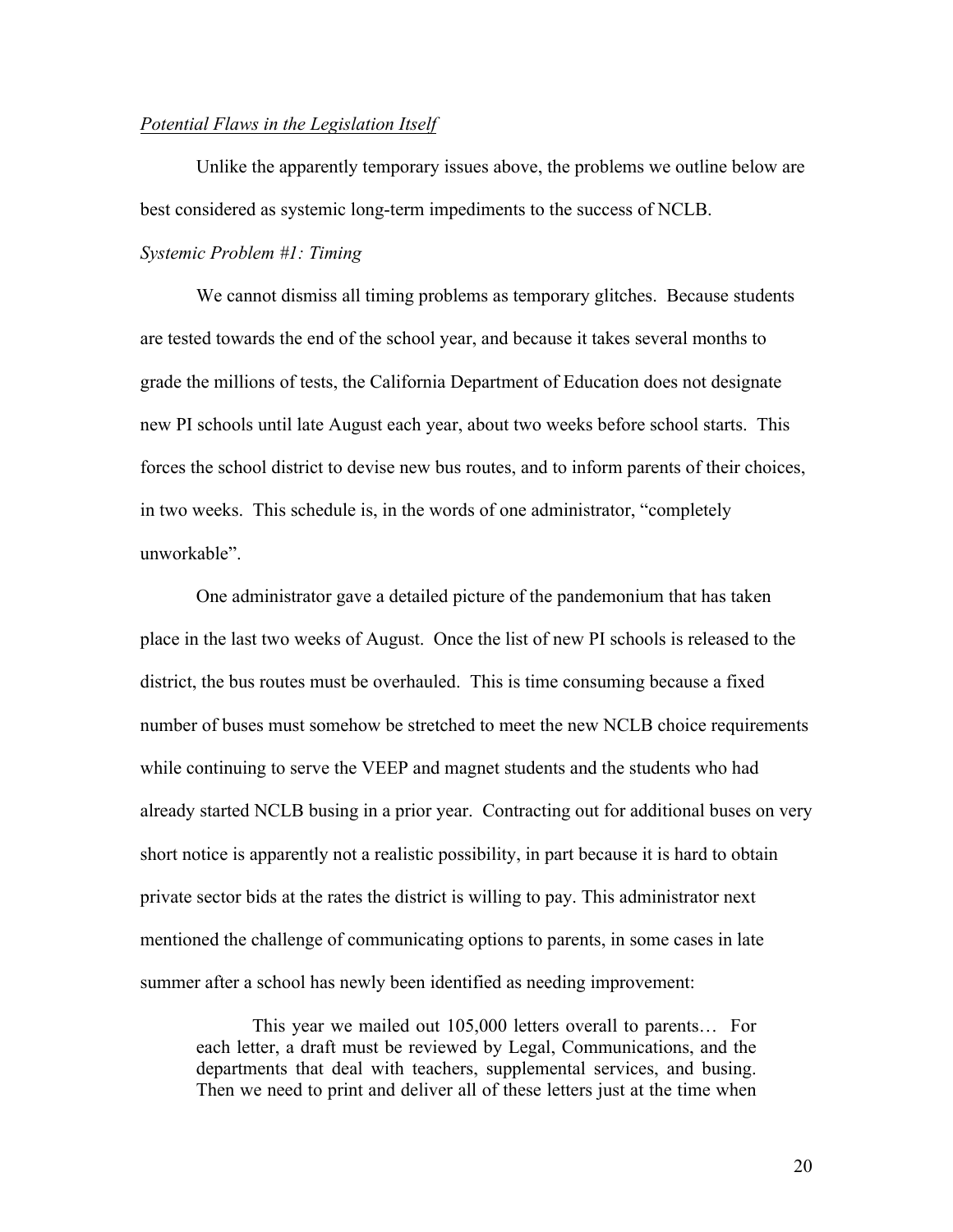our business services department is already fully booked [with other items that are distributed at the beginning of the school year]. So we have to put the contract out to bid and wait the required number of days before choosing a contractor.

The district also prints this letter in six languages. The total number of letters referred to by the administrator includes a general mailing that is followed up by more specific and more highly targeted letters indicating whether choice or both choice and supplemental services are available to given students. The administrator continued with the next steps:

…After that, the next challenge is to handle requests from parents… In comparison, setting up busing for students (in PI schools) who apply in spring is quite easy. But when we make further additions to busing in fall it is very difficult to change teacher allocations at schools in response. I believe that it is state law that teacher allocations are locked in by the fourth Friday in September.

…Another problem is re-confirming student addresses over the summer. We wait until September to re-confirm student addresses because we get a much better response. …Overall, I can't see how this is viable long term unless we get real-time test score data.

A CBO respondent made the point that "…at the very time when the increased requirements are appearing regarding communicating with parents, the school district has reduced its parent involvement and translation units." District administrators confirmed that this is true, due to tight budgets, and surely this complicates matters. One administrator told us that the cuts were too small to have affected NCLB communications greatly.

*Systemic Problem #2: Inconsistencies in AYP Definitions and PI School Selection*

Administrators criticized the formula for calculating Adequate Yearly Progress (AYP) on a number of grounds. This matters because schools can be incorrectly labeled as PI due to flawed statistical assumptions embedded in the definition of AYP.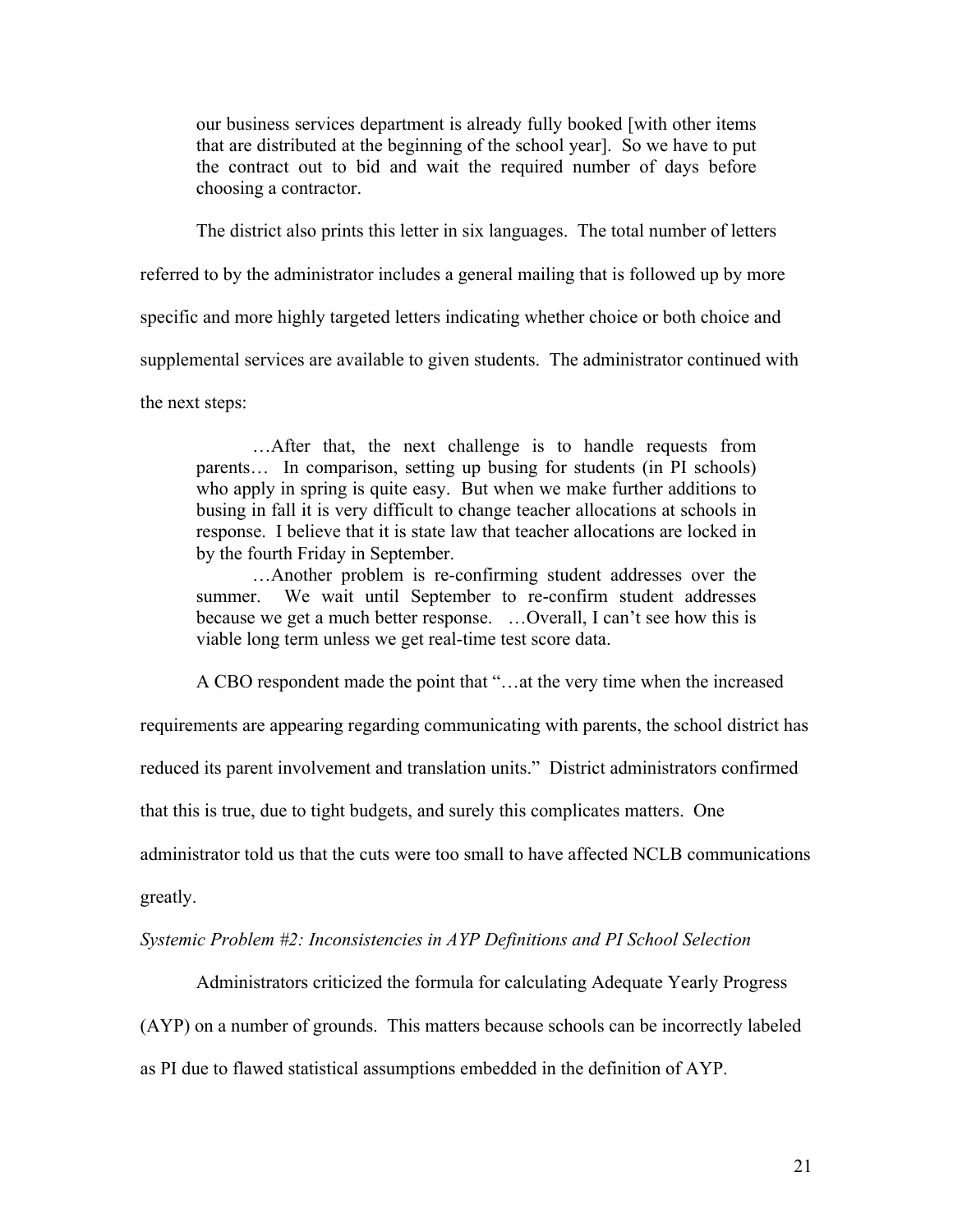Thomas Kane and Douglas Staiger analyze NCLB eligibility criteria and argue that small random errors in school outcomes on each of the criteria can lead to a school being deemed to have failed to meet  $AYP<sup>24</sup>$ . If a school fails to make AYP for two consecutive years it is designated PI, and low-SES low-scoring students at this school now qualify to be bused to another school at district expense. District officials seemed keenly aware of the probability that for random reasons many schools will be labeled as needing improvement. One administrator put it most simply: "Almost all schools will occasionally fail (to meet AYP)." A second shared this concern, combined with a related concern that it is unrealistic for the NCLB legislation to expect 100% of students to meet Proficient standards by 2014: "Without legislative changes, NCLB twenty years from now will be viewed as a disaster. Every school in the state will be PI." Unless California lowers its rather high standards, or the re-authorization of NCLB does allow some flexibility, this San Diego administrator is surely correct.

A second problem identified by several administrators is that under NCLB the only thing that matters for AYP is the percentage of students who meet the test score defined by the state as Proficient. Many argued that a single absolute cutpoint does not provide a complete measure of school quality.

A third weakness in the definition of AYP is that there is no longitudinal component, meaning that the calculations in two consecutive years can be based on quite different student populations.

## *Systemic Problem #3: Inconsistencies on Capacity Constraints in Busing*

A third common criticism we heard is that the legislation and regulations are highly contradictory on how districts should deal with capacity constraints in the busing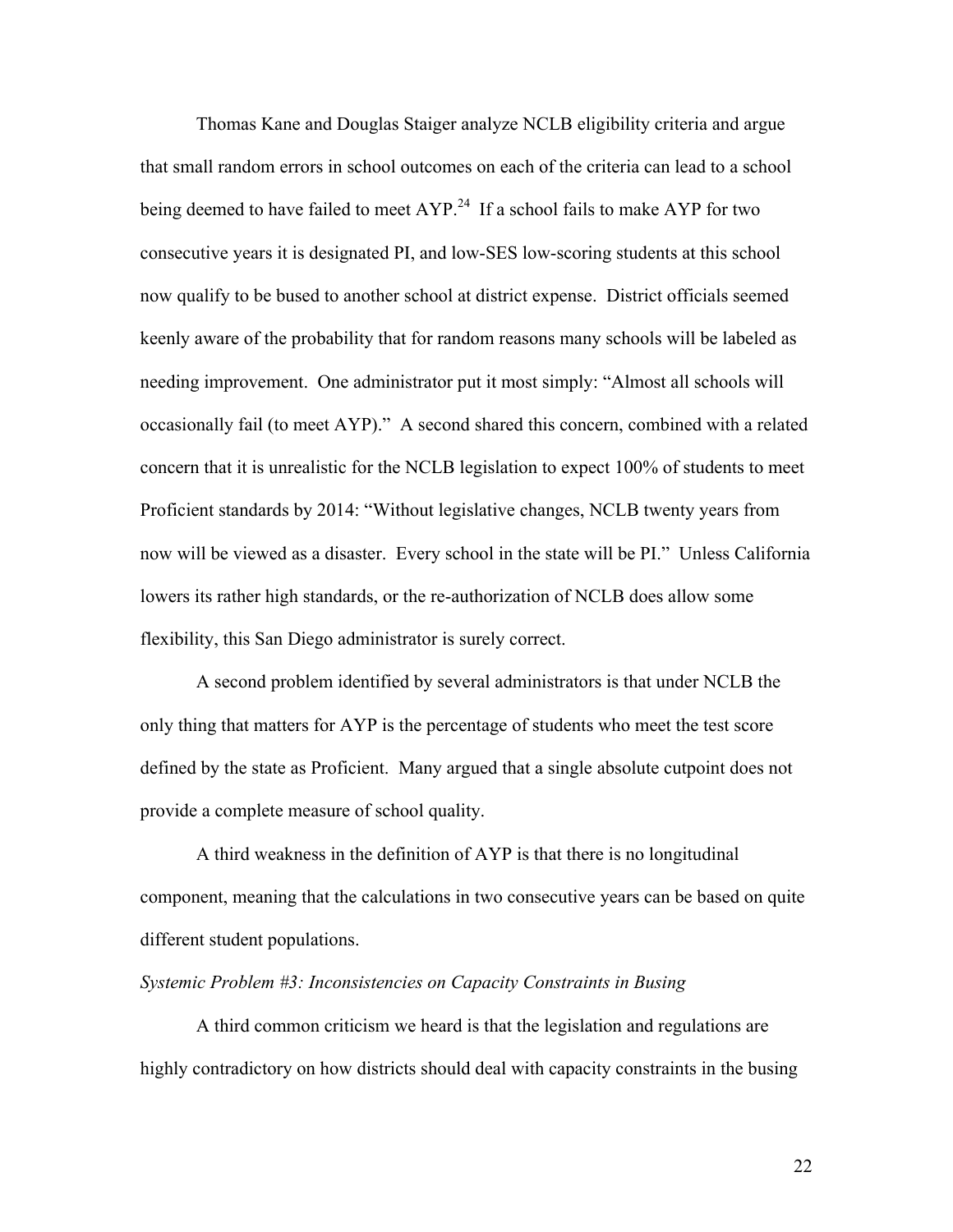system as demand for school choice grows, especially if the supply of non-PI schools falls. The number of available non-PI schools could indeed fall over time because of the problems with the definition of AYP we have discussed. In SDCS this problem already seems to be severe: roughly half of the comprehensive high schools have been denoted PI. For every additional high school that becomes PI, the number of students eligible to apply for busing to non-PI schools increases, and the number of non-PI high schools that could potentially accept bused students falls.

District officials were careful to point out that the district's own allocation of the 20% Title I set-aside between busing and supplemental services determined the maximum number of dollars that the district would be required to spend on NCLBrelated busing. Nonetheless, certain popular receiving schools could become swamped well before the district reached its spending cap for NCLB busing. A receiving school principal told us that already in fall 2003 the school had to turn away  $9<sup>th</sup>$  grade applicants. *Unintended Consequences* 

We now concentrate on six unintended consequences of the NCLB's choice and supplemental service provisions. Typically, it is too early to tell whether these consequences will impinge in a major and negative way on students.

A first unintended consequence that several administrators predicted is that the school choice provision of NCLB could lead to some perverse mislabeling of schools as PI. As required by law, the district invited low-SES and low-performing students at PI schools to exercise school choice. Based on the first two years of NCLB choice, one administrator told us: "One prediction we have is that all schools' test scores will fall because better students appear to be leaving PI schools." One upshot of this non-random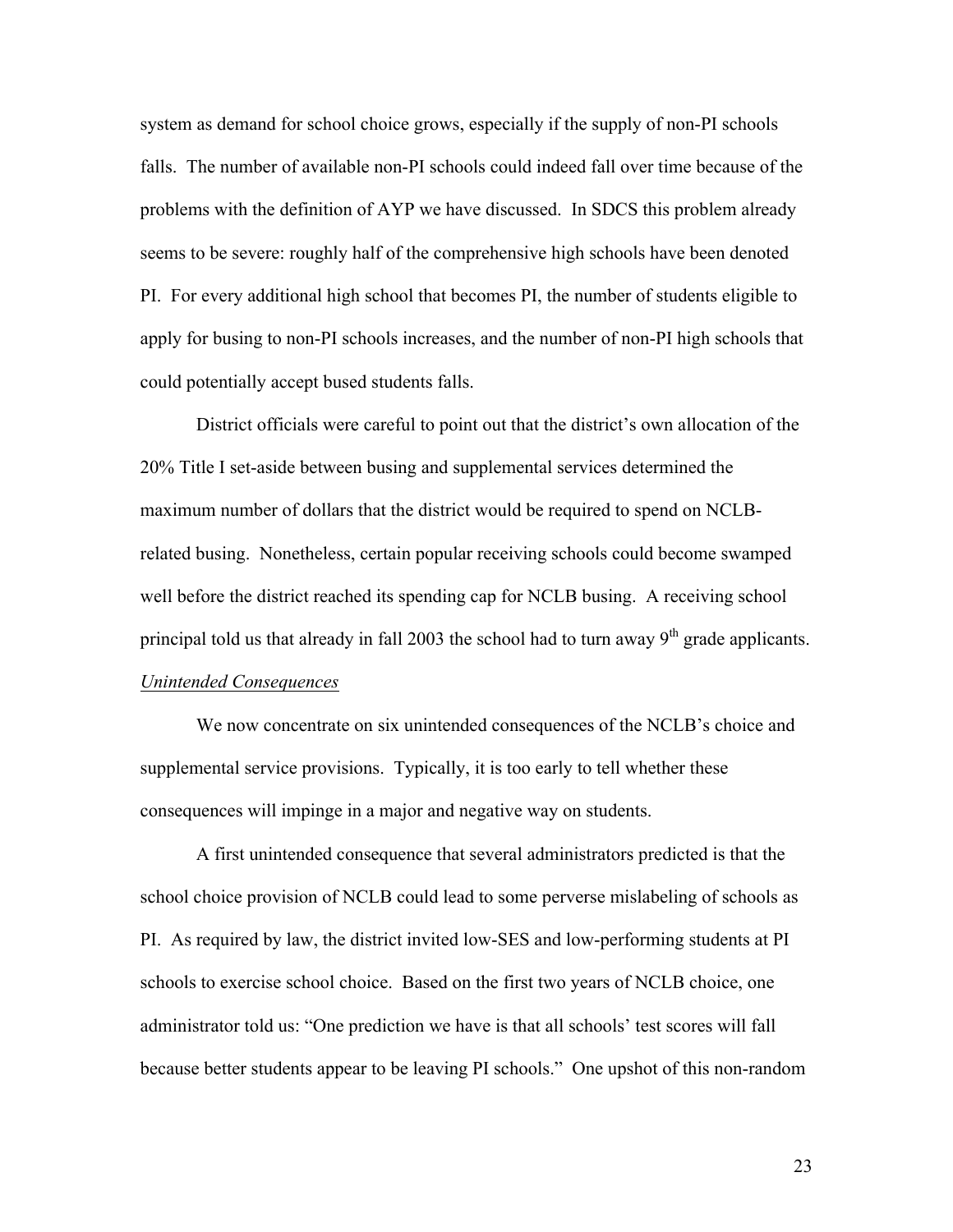selection of students is that PI schools will find it hard to escape the PI designation because their test scores will, quite mechanically, decline. Similarly, at non-PI receiving schools, the arrival of NCLB choice students will lower average test scores. As a receiving school principal said, "We aren't *afraid* that our scores will fall—we *know* they will." **In other words, large movements of NCLB choice students could condemn both PI (sending) and non-PI (receiving) schools to PI status.**

A second unintended consequence of NCLB could be that choice will create what one administrator called "us-them tensions" at receiving schools. Unlike existing programs like VEEP, the new busing program explicitly targets low-scoring students. One administrator suggested that this will stigmatize the NCLB students at their new schools. A second administrator worried that students who switch schools under NCLB will be blamed for any decline in test scores at the receiving school. Neither administrator had evidence that these tensions had already arisen, but both worried that they will occur as the choice program grows.

Indeed, students who opt to attend a school far from home are clearly crossing much more than the 25 miles between home and school, as a principal described:

Imagine plunking down students who are unfamiliar with the culture of the school, the culture of the community… There are discipline issues [that the new kids bring with them] and the incoming kids get the blame for fights even when they are not involved. We have more at-risk kids without extra support [in the form of counselors and bilingual staff]. Almost 30% of my incoming students are LEP, and I have no bilingual staff.

A third unintended consequence stems from the assumption implicit in NCLB that districts have not already taken steps to boost learning at their lowest-performing schools. In San Diego, the district implemented the Blueprint for Student Success in 2000, which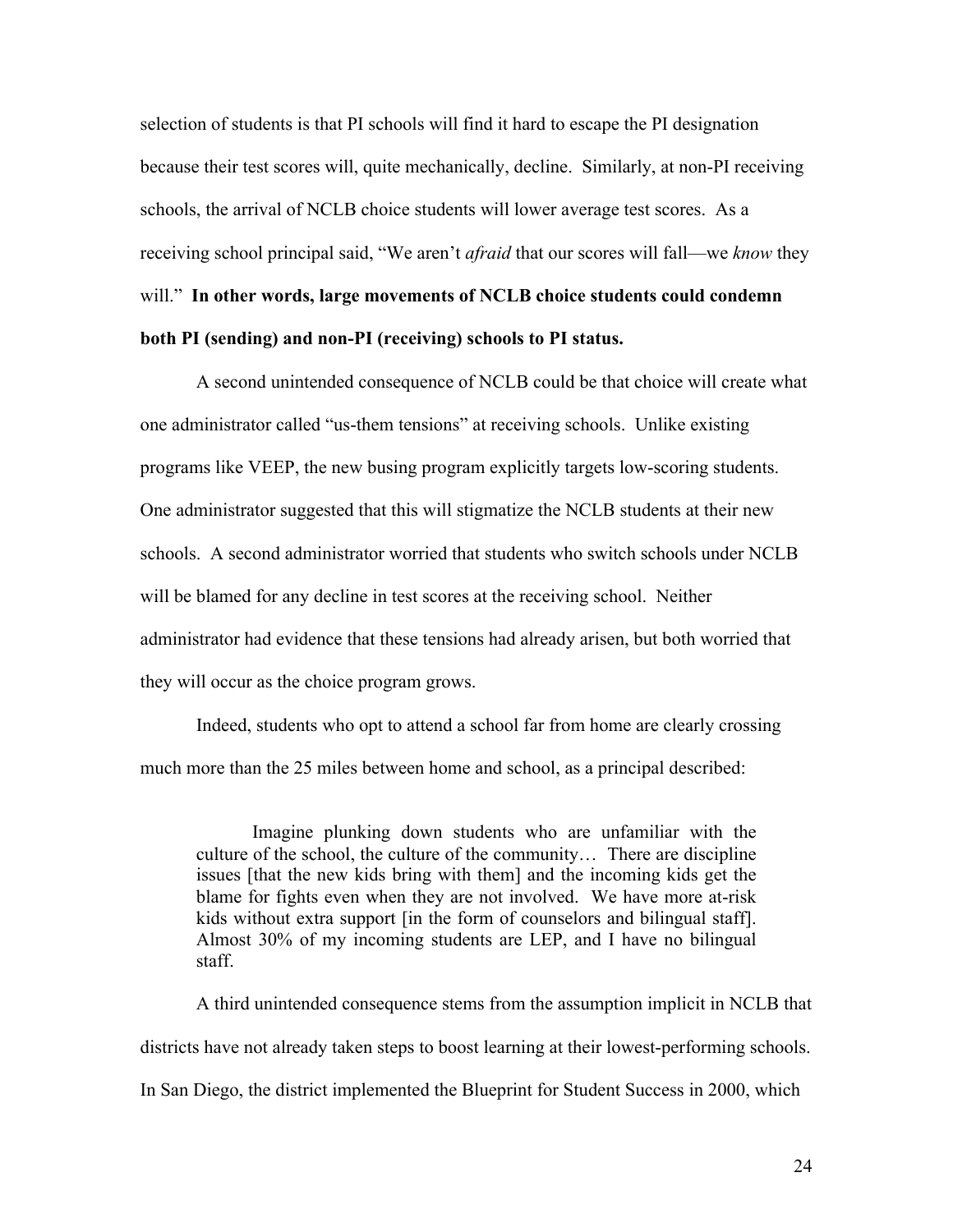has devoted considerable resources to students and schools that have lagged behind. Several district administrators worried that students who leave the bottom-performing schools under NCLB will often go to schools that currently have fewer supports in place for students who are behind.

Compounding the irony, the time students spend on the bus may aggravate this problem: a school principal in a Choice high school told us that although students being bused in from PI schools *are* eligible to take advantage of the district's Extended Day tutoring programs in the new school, few of these students enroll. The principal told us that the programs take place after school but the students "don't take advantage of the services because they [would] get home at 6:30-7:00 at night. So, it's kind of undermining the whole purpose."

A fourth side effect of NCLB again stems from the assumption in the federal legislation that districts have not already implemented similar actions. Many administrators spoke to us about the potential negative consequences of NCLB choice on the longstanding school choice programs in SDCS, principally VEEP and magnet programs. We detected two strands of argument here. First, because the district is taking NCLB choice so seriously, it is raising questions about the long-term viability of existing busing programs like VEEP and magnets. Second, families who have applied to VEEP, magnet and the open enrollment program (Choice) have reacted quite negatively to the district's decision to give top priority to the NCLB choice applications, thus delaying decisions about applications to the pre-existing choice programs.

A fifth side effect of NCLB that several district officials mentioned is that NCLB has the potential to confuse the public as it attempts to grasp the differences between the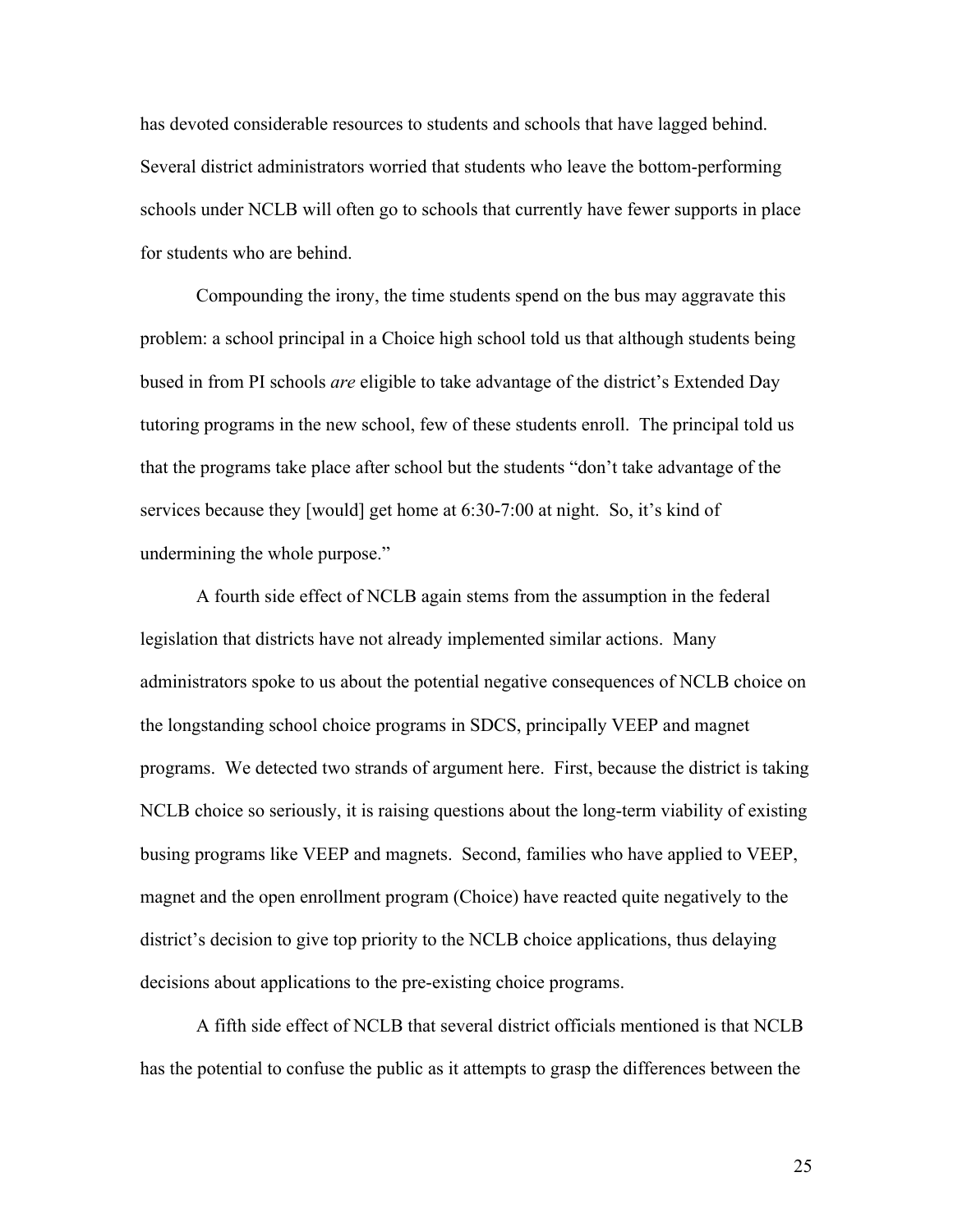state and federal accountability systems. One administrator told us that it will take some time for parents to learn what it means for a school to be "Program Improvement". Indeed, some principals did not seem to understand the concept well, in spite of central office attempts to offer training sessions for principals. One administrator implied that if the understanding among principals was so low, the public would fare even worse. The principals with whom we spoke do not seem to distinguish between "NCLB students" and other students who may be in choice programs or in need of additional instructional services. Moreover, our conversation with CBO staff confirmed that school personnel appeared to know little about what the legislation means in practice.

Another administrator worried that the NCLB concept of Adequate Yearly Progress, which is used to determine PI status, was likely to confuse parents:

It took a number of years for people to understand the state accountability system. In California people are just now getting the idea. NCLB adds a new layer on top of that. … Unintended consequences are most likely to crop up in public relations. AYP is very hard to explain to any audience. I worry that some schools are about to be blindsided even though they are genuinely improving. We could also be overly reactive. Parents may flee [schools] based on very incomplete information. A single number doesn't tell all. Conversely, a pretty mediocre school could meet AYP even though all subgroups just barely met targets.

A final side effect of NCLB suggested by one administrator is an adverse impact on charter schools. Almost all charters in SDCS are Title I schools and so are subject to the NCLB choice and supplemental service provisions. The administrator predicted trouble for charter schools regardless of whether they became PI schools. If a charter becomes a PI school "it cannot charter buses on its own," and so would become dependent on the district. Conversely, a non-PI charter school that opted to accept NCLB choice students would then become subject to NCLB regulations for receiving schools.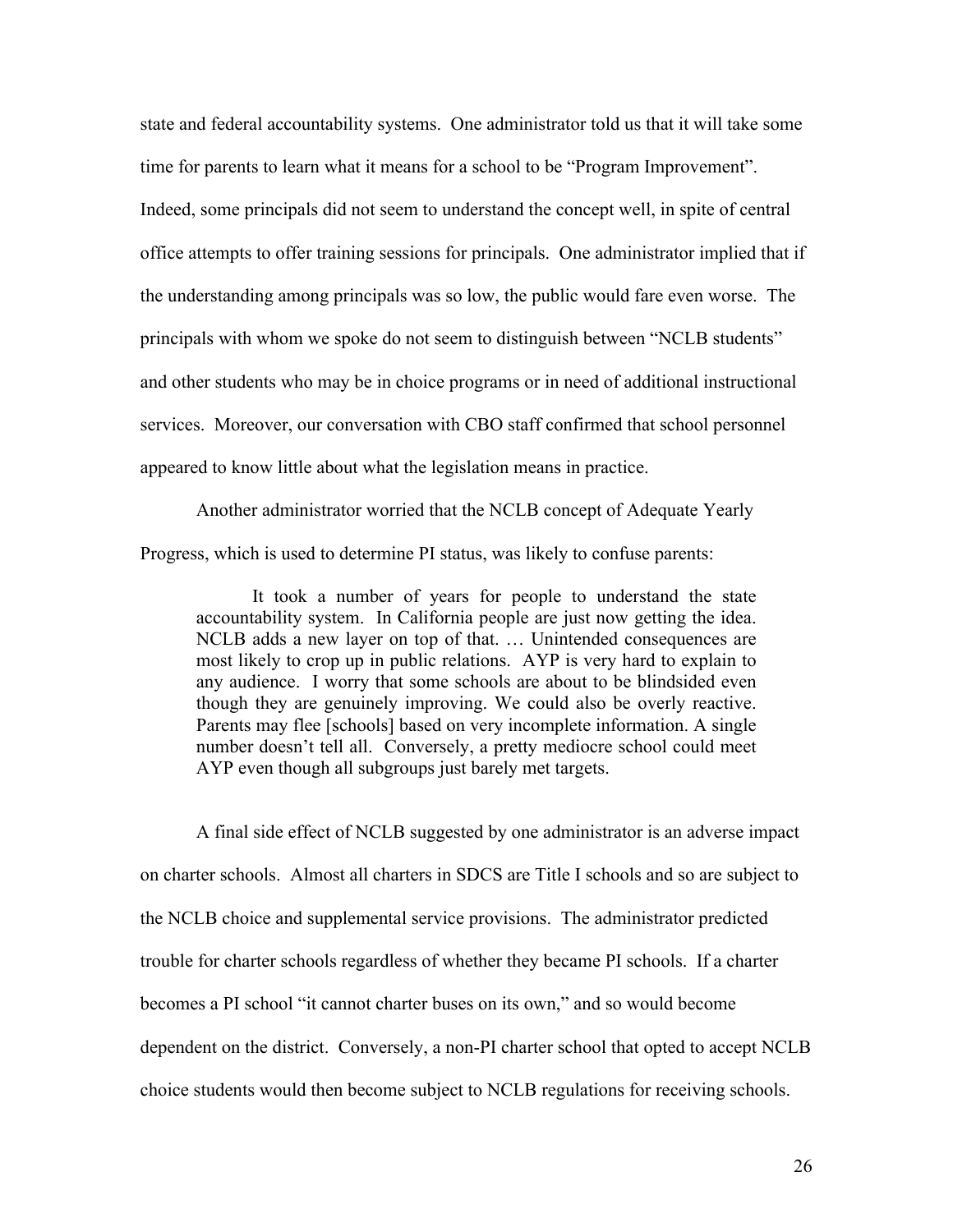In 2002-2003 no charter schools acted as receiving schools, but five are doing so in 2003- 2004.

# **IV. Possible Remedies for Problems Encountered to Date**

Our findings suggest some fine-tuning to the NCLB legislation that could improve the long-term prospects for the NCLB choice and supplemental service programs.

#### *i) The Timing Problem*

One of the biggest problems with NCLB implementation is the two week period in which the district must arrange busing options for newly identified PI schools each August. A simple remedy is to reverse the current NCLB policy that offers students busing in the first year that their school is a PI school and both busing and supplemental services in the second year. Instead, supplemental services would be available immediately, while the more difficult to implement program, busing, would be offered the second year. All students at the PI school would receive a letter by the start of the school year listing a menu of alternative sources of supplemental services, and during that academic year any student who wished could also apply to be bused to another non-PI school the following year.

#### *ii) Mitigating Definitional Problems*

One administrator suggested to us that the base-year API used to determine whether the school has met its growth target should use only those students who were also in the school the prior year. This innovation would prevent schools being mislabeled as having failed to make AYP, or mislabeled as PI schools, simply because the student population had changed in a way that reduced average achievement. It would also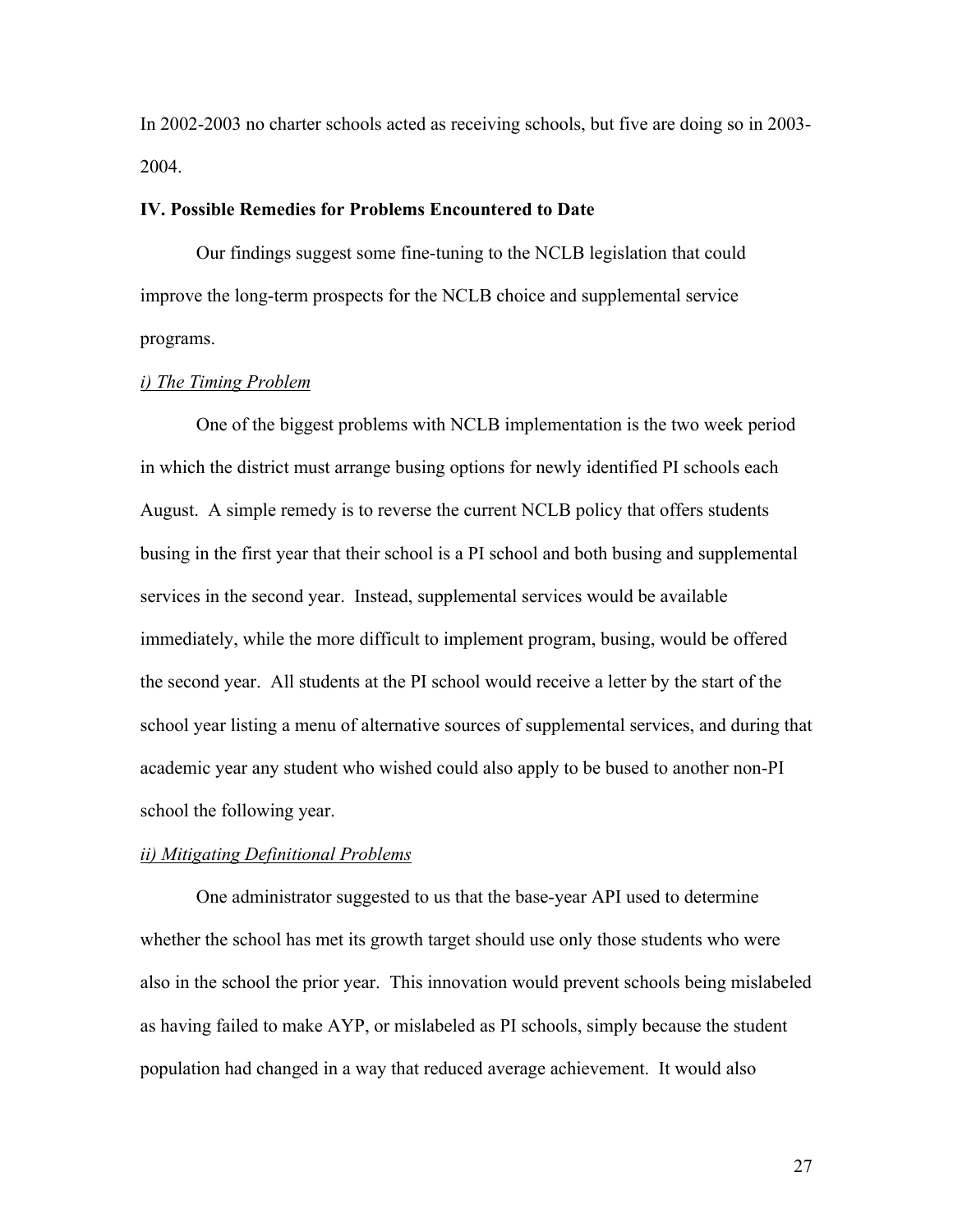eliminate the possibility that NCLB busing causes test scores at *both* sending and receiving schools to fall, increasing further the number of schools mislabeled as PI. *iii) Simplifying and Aligning Accountability between District, State, and Federal Levels*

Strikingly, three separate entities have endeavored to create accountability systems in SDCS. The district adopted its Blueprint for Student Success in 2000, which incorporates district-specific testing and district-designed interventions. On top of this system is the state's accountability and testing system and the new federal requirements.

There is a sense of "too many cooks spoil the broth" in all this. It might behoove Congress to consider a far less prescriptive system of testing and rules for designating PI schools. If Congress afforded each state the opportunity to qualify with the U.S. Department of Education its own system of testing and identification of lagging schools, players at all levels could benefit.

#### *iv) Improving Information Dissemination*

Our meeting with several representatives of CBO yielded many ideas for how SDCS could disseminate better and more timely information to parents. Suggestions included a mandatory parent-teacher conference to discuss enrollment options, districtsponsored training on NCLB for both district and CBO staff, and the hiring of parent liaisons at each school. Of course, all of these sensible reforms are costly.

# **V. Conclusion**

Implementation of NCLB's choice and supplemental service provisions appears to be proceeding fairly well in San Diego. Participation in supplemental services is quite high, with 86% of eligible low-scoring students applying for and receiving services. So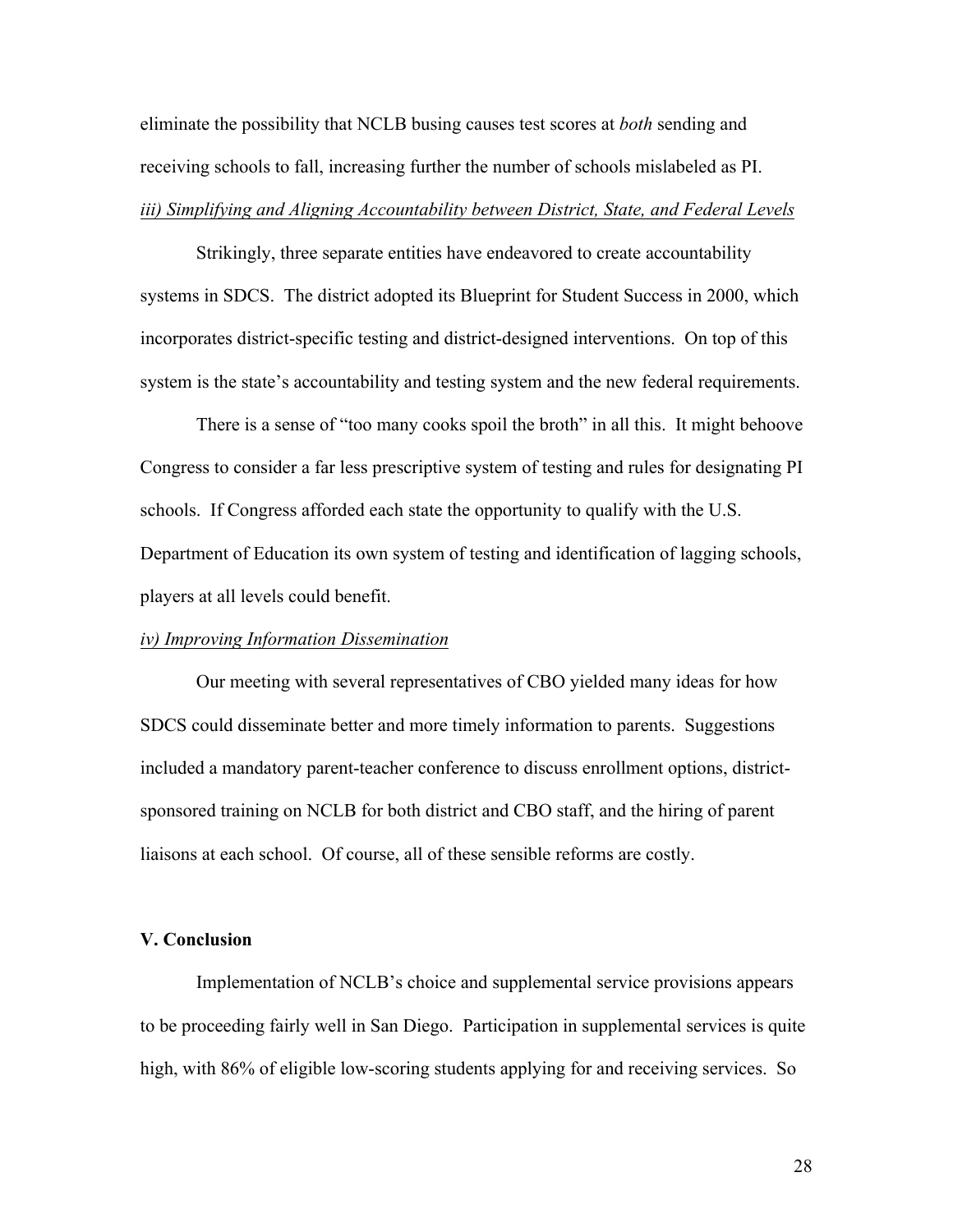far, the district itself has been the dominant provider of supplementary services. It uses the funds to enhance its pre-existing interventions for low-performing students. However, non-district providers served fully 26% of these students in 2003-2004, up from less than 0.1% in 2002-2003. The two external providers we interviewed had divergent opinions on "doing business" with the district. One bemoaned the paperwork required by the district, while the other praised the district as being very open to working with outside supplemental service providers.

Participation in NCLB choice is small, at around 1% of eligible students, but growing. Given that about one quarter of SDCS students were already participating in other public school choice programs, the low participation in the NCLB choice program is not surprising. Furthermore, the NCLB requirement that newly identified PI schools immediately offer school choice has clearly hampered participation, because the district has had only about two weeks before classes start to design new bus routes and to inform parents at newly named Program Improvement schools.

Although district administrators repeatedly told us that they support the intent of NCLB, they are tangibly frustrated with many of the details of NCLB implementation. The previous section suggests some possible remedies. Perhaps the most important of these suggestions is to switch the order in which supplemental services and choice are rolled out at newly identified PI schools. In this way, choice would become available only in year 2 of PI status, instead of year 1. This would mitigate the severe timing difficulty that the district faces in organizing school choice options after the state identifies new PI schools late each summer.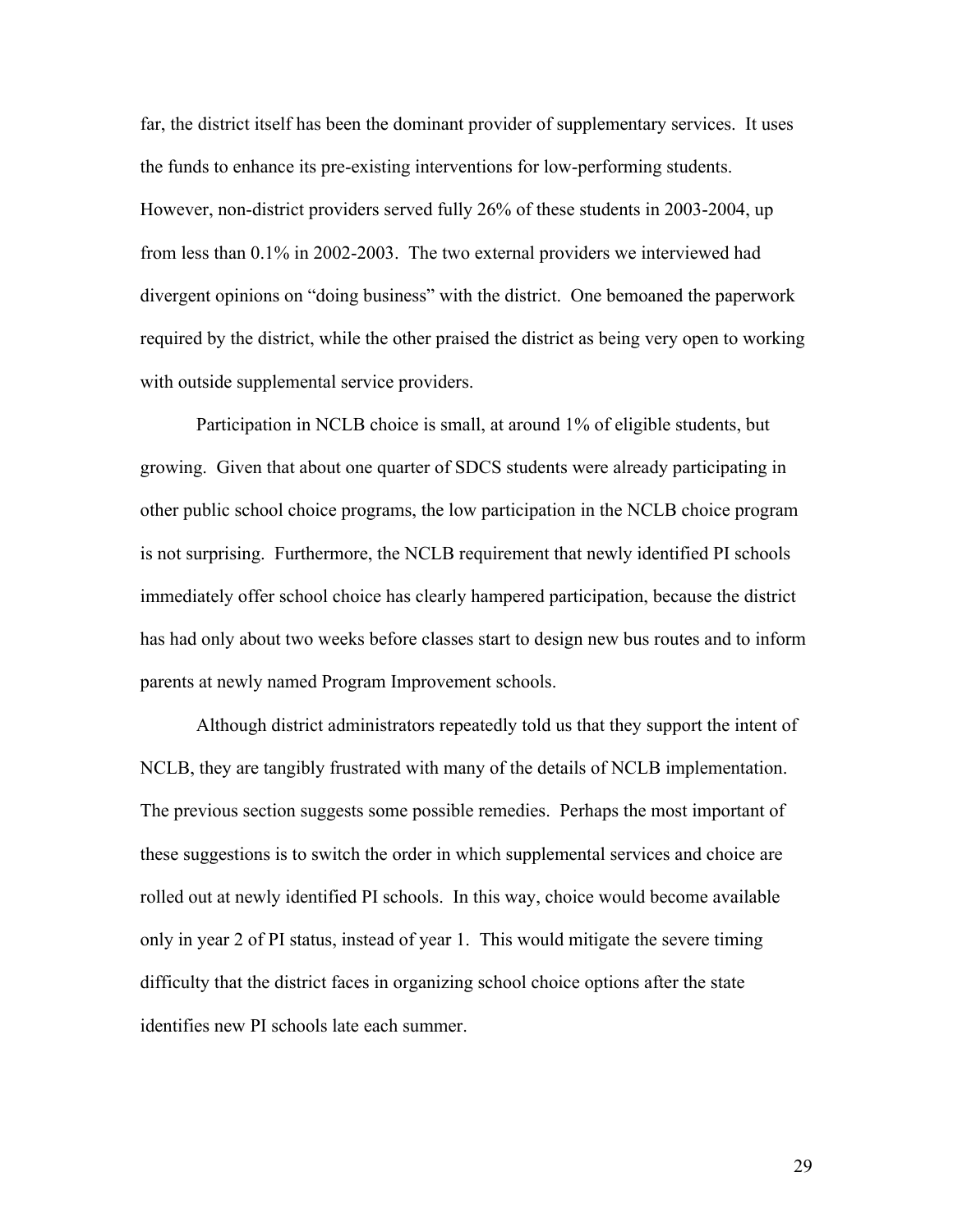In light of many press and media accounts of districts actively opposed to the NCLB, the greatest puzzle in our account of NCLB implementation in San Diego may be that the district administration appears to support the broad goals of NCLB. One explanation is that before NCLB the district had itself implemented reforms that facilitated school choice and supplemental services for students who lag behind. These reforms in San Diego are very much in the spirit of the NCLB. In the end, the degree of alignment of goals and strategies—at least in broad terms—between the district and the federal government may prove crucial to the successful implementation of NCLB.

But underlying this similarity in broad goals between San Diego and federal legislators simmers a very real tension between three systems of accountability that have been imposed at the local, state and federal levels. The provisions of these accountability systems overlap and in some cases are quite inconsistent with each other. Perhaps the key question for the next five years is simply this: In districts like SDCS that have already implemented similar reforms, will the NCLB provisions for school choice and supplemental services simply become a case of too many cooks spoiling the broth?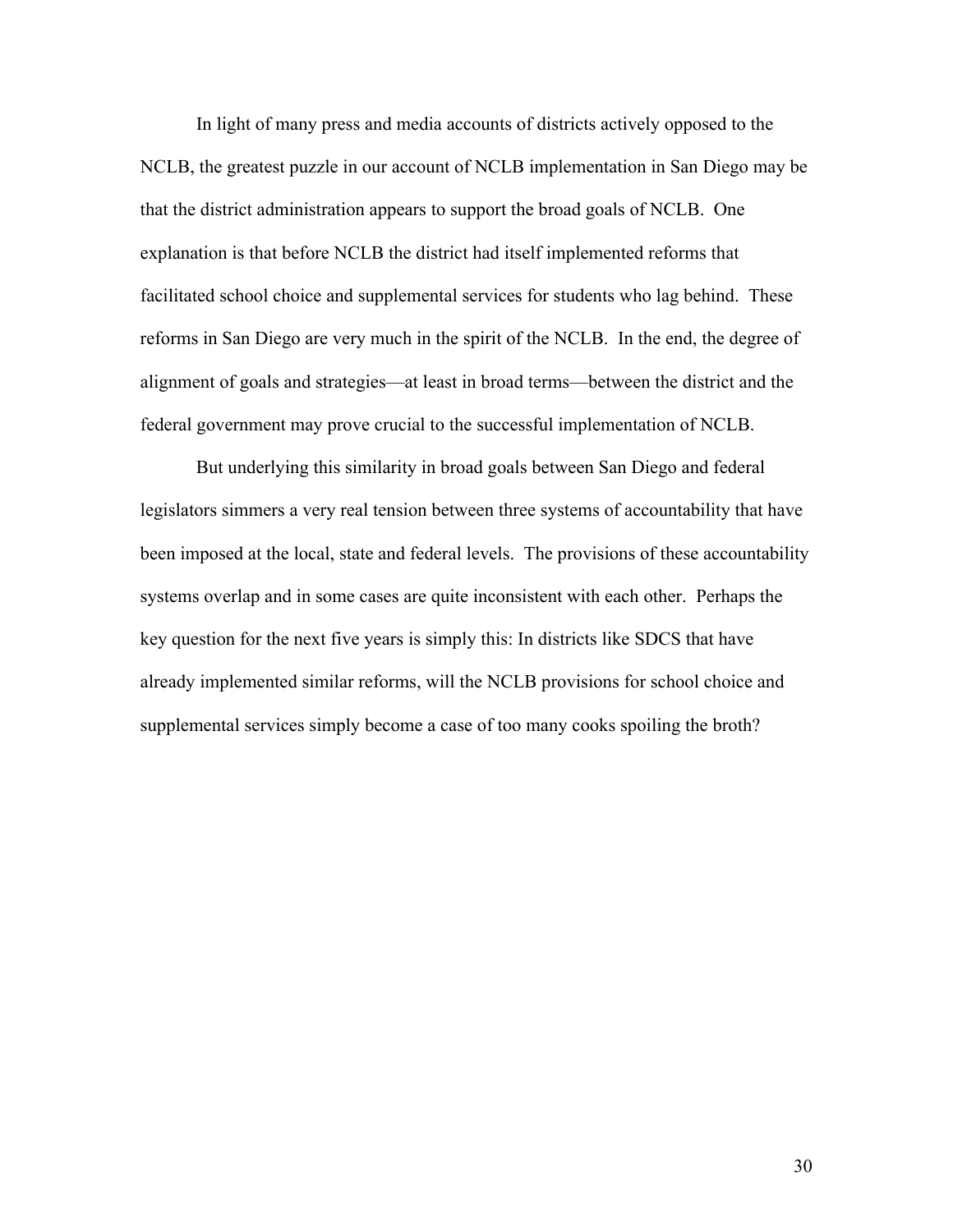# Tables and Figures

Table 1: Selected summary statistics for San Diego, other large urban districts, and California, 2002- 2003.

|                                                                          | San Diego Angeles | Los |                |      | Long Beach Fresno |               | San | Francisco     | California         |
|--------------------------------------------------------------------------|-------------------|-----|----------------|------|-------------------|---------------|-----|---------------|--------------------|
| Total K-12 Enrollment,<br>2002-2003<br><b>Number of Schools</b>          | 140,753<br>185    |     | 746,852<br>677 |      | 97,212<br>89      | 81,222<br>101 |     | 58,216<br>114 | 6,244,403<br>9,087 |
| District level expenditures<br>per-pupil (2001-2002)*                    | \$<br>7,501       | \$  | 7,353          | - \$ | 6,796             | \$<br>6,967   | \$  | $7,313$ \$    | 6,719              |
| <b>Student Characteristics (%)</b><br>2002-2003:                         |                   |     |                |      |                   |               |     |               |                    |
| <b>Non-White Students</b>                                                | 73.8              |     | 90.6           |      | 82.8              | 81.7          |     | 87.9          | 65.7               |
| Limited English Proficient:<br><b>Total LEP</b><br>LEP who speak Spanish | 28.7<br>80.5      |     | 42.9<br>93.3   |      | 32.8<br>84.0      | 32.3<br>62.1  |     | 27.9<br>38.0  | 25.6<br>84.3       |
| Socio-Economic Indicator:<br>Free or Reduced-Price Meals                 | 56.8              |     | 75.4           |      | 65.2              | 76.4          |     | 58.9          | 48.7               |
| <b>PI Schools and Students</b><br>(Fall 2003):<br>Schools:               |                   |     |                |      |                   |               |     |               |                    |
| Number of PI schools<br>Percentage of PI schools                         | 33<br>18          |     | 109<br>16      |      | 7<br>8            | 40<br>40      |     | 30<br>26      | 1,205<br>13        |
| Enrollment:                                                              |                   |     |                |      |                   |               |     |               |                    |
| Approximate Number of<br><b>Students</b>                                 | 38,588            |     | 255,213        |      | 7,095             | 38,588        |     | 11,106        | 1,198,462          |
| Approximate Percentage of<br><b>Students</b>                             | 27                |     | 34             |      | $\overline{7}$    | 48            |     | 19            | 19                 |

Sources: Authors' calculations from California Department of Education CBEDS and AYP datasets and \* www.eddata.k12.ca.us (district financial statements).

Note: Includes all schools and students. "Program Improvement" (PI) is the designation California gives to schools needing improvement under NCLB rules. PI schools include *all* PI schools.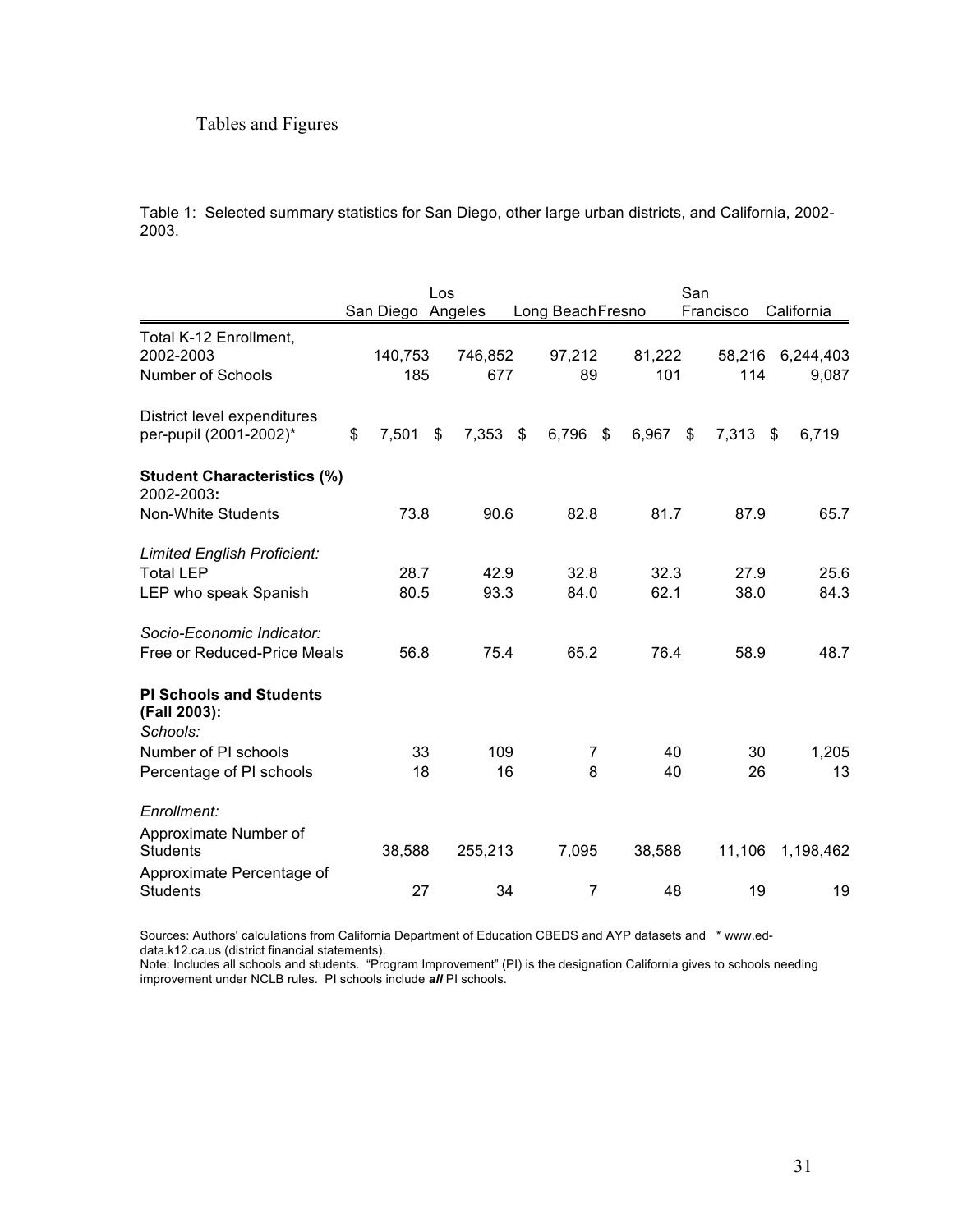|                                                                                | School Type            |              |         |  |  |  |
|--------------------------------------------------------------------------------|------------------------|--------------|---------|--|--|--|
|                                                                                | Program<br>Improvement | Choice       | T-tests |  |  |  |
| <b>Percentage of Each</b><br><b>Characteristic:</b><br>Students:               | (31 Schools)           | (41 Schools) |         |  |  |  |
| American Indian                                                                | 0.4                    | 0.7          | ***     |  |  |  |
| Asian                                                                          | 8.3                    | 11.3         | *       |  |  |  |
| Pacific Islander                                                               | 1.2                    | 0.9          | $\star$ |  |  |  |
| Filipino                                                                       | 7.9                    | 8.5          |         |  |  |  |
| Hispanic                                                                       | 52.3                   | 22.4         | ***     |  |  |  |
| African American                                                               | 19.7                   | 8.0          | ***     |  |  |  |
| White                                                                          | 10.4                   | 48.4         | ***     |  |  |  |
| <b>Limited English Proficient</b>                                              | 38.2                   | 10.8         | ***     |  |  |  |
| Free or Reduced-Price Meals                                                    | 71.7                   | 25.3         | ***     |  |  |  |
| Did not attend same school<br>continously between fall 2002 and<br>spring 2003 | 8.1                    | 4.0          | ***     |  |  |  |
| Academic performance:                                                          |                        |              |         |  |  |  |
| School's API Rank, 2002-2003                                                   | 609.1                  | 773.6        | ***     |  |  |  |
| Teachers:                                                                      |                        |              |         |  |  |  |
| % Lacking full credentials                                                     | 0.8                    | 0.2          | *       |  |  |  |

Table 2: Selected School, Student, and Teacher Characteristics in San Diego. Comparison of Program Improvement and Choice Schools, 2002-2003

Sources: SDCS Enrollment Options Office, CBEDS, API, and AYP datasets.

Note: T-test that the enrollment-weighted means are significanty different in the two types of schools: Probability> |T| \*=0.10, \*\*=0.05, \*\*\*=0.01

Note: Student ethnicity percentages may not sum to 100 due to rounding.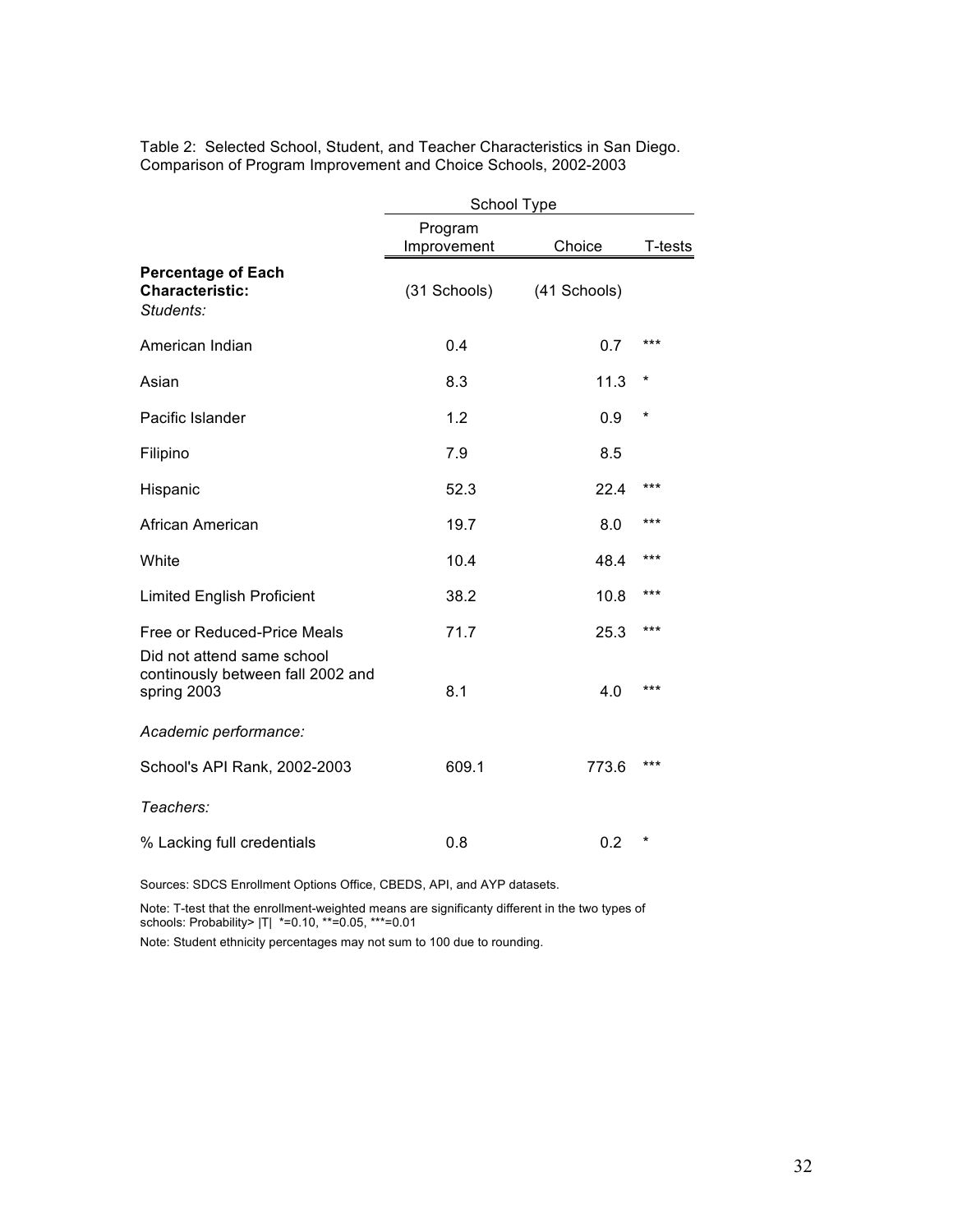Figure 1



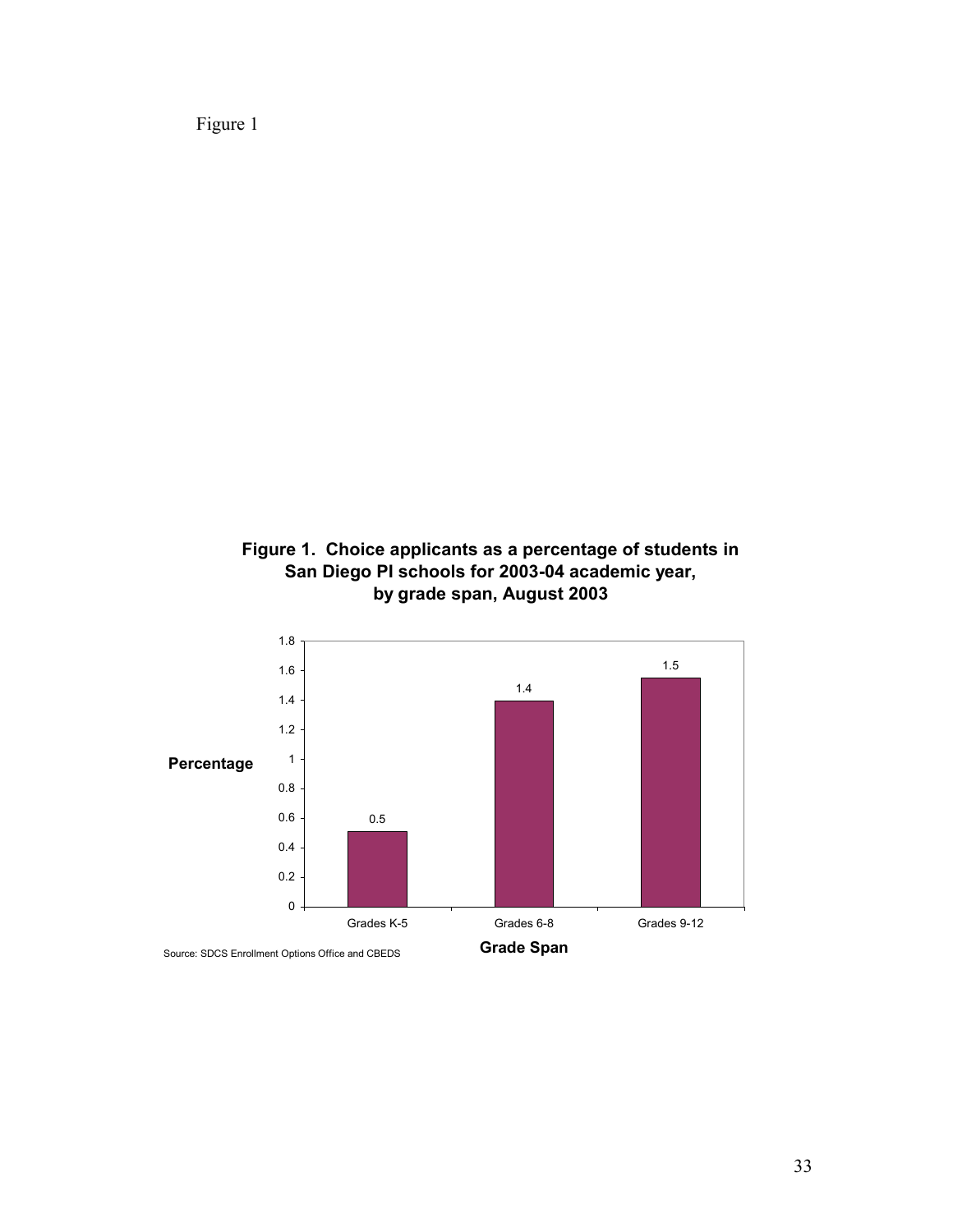#### Notes:

<sup>5</sup> Although Sable and Aronstamm Young (Table 1, p. 12) rank the district as  $17<sup>th</sup>$ , when districts that encompass more than a city unified district (such as Puerto Rico, which includes the whole island) are removed, SDCS is 8th. Jennifer Sable and Beth Aronstamm Young, *Characteristics of the 100 Largest Public Elementary and Secondary School Districts in the United States: 2001–02,* (Washington, DC: U.S. Department of Education, National Center for Education Statistics, 2003).

 $6$  LEP students are known as "English learners" (EL) in California. We maintain the acronym LEP for consistency with other studies across the nation. Economic disadvantage is measured as free or reduced price meal assistance under the Federal Title I definition. These two measures are highly correlated—at 0.74 in California.

<sup>7</sup> Education Data Partnership, "District Financial Statement," in *Fiscal, Demographic, and Performance Data on California's K-12 Schools* (Sacramento, CA: 2003) http://www.ed-data.k12.ca.us (available December 2003).

<sup>8</sup> PI school status is based on spring 2003 test data, while enrollment is collected in the fall of 2002 for the 2002-03 academic year. <sup>9</sup> Christiane McPhee, SDCS, February 17, 2004 (personal correspondence).

<sup>10</sup> Non-district stakeholders could include individuals or representatives of community-based organizations, the business community, and non-district supplemental service providers who either serve the district in a formal or informal advisory capacity or who act as an external lobby.

<sup>11</sup> See Alan D. Bersin, "Year 1 Letter," (San Diego, CA: San Diego City Schools, 2003). http://www.sdcs.k12.ca.us/nclb/yr1\_ltr.pdf (available December 2003). Also, see the letter regarding supplemental services at http://www.sdcs.k12.ca.us/nclb/yr2\_ltr.pdf (available December 2003).

<sup>12</sup> PALs are certificated resource teachers who work directly with parents of children in Focus schools. For more information on PALs, see http://www.sdcs.k12.ca.us/comm/factsheets/pals.pdf (available December 2003).

<sup>13</sup> The main cases are *Crawford v. Board of Education* (1976) and *Carlin v. Board of Education* (1977). In the first, the California Supreme Court ruled that the effects of segregation are more important than the reasons why segregation occurred, while in the latter, the California Superior Court in San Diego County ruled that the district must take measures "to alleviate minority racial isolation—whatever its cause" (p. 1). A third case, *NAACP v. San Bernardino* (1976) allowed a broad range of strategies to integrate districts. San Diego City Schools, Office of Instructional Support. *Report on Voluntary Ethnic Enrollment Program (VEEP) Schools* (San Diego, CA: 2003).

http://prod031.sandi.net/saa/programstudies/reports/VEEP2003.pdf (available November 2003).

<sup>14</sup> According to the SDCS report (ibid.), other programs that existed over the years also included Already Balanced Community (ABC) program and Learning Centers/Exchanges. The programs that exist in 2002- 03 are VEEP, magnet, Academic Enrichment Academy (AEA), Off Campus Integrated Learning Experience (OCILE), Academic Academies, and Race/Human Relations.

<sup>15</sup> For a full discussion of VEEP, see ibid. These schools were listed separately from the district in the  $16$  SDCS includes 21 charter schools to date. These schools were listed separately from the district in the 2002-03 Title V, Part A entitlement list. However, only 18 of them received funding. California Department of Education, School Fiscal Services Division, "Entitlements for NCLB Title V-Part A Innovative Programs Fiscal Year 2002-03" (Sacramento, CA: 2003).<br><sup>17</sup> Lorien A. Rice and Julian R. Betts, "Who Leaves and Why? An Analysis of School Choice Options in a

Large Urban District," (manuscript, Department of Economics, UCSD, 2003).

<sup>&</sup>lt;sup>1</sup> We are grateful to Ellen Yaffa, a staff member of Social Advocates for Youth (SAY-San Diego) for organizing a meeting with this group.

<sup>2</sup> Jack O'Connell, "Local Educational Agency Plan Memorandum," (Sacramento, CA: California Department of Education, February 26, 2003). See this and several other state documents at http://www.cde.ca.gov/pr/leap (available December 2003).

 $3$  The state documentation appears to confirm interview respondents' experience that they had received little guidance from the state in how to interpret the new provisions.

<sup>&</sup>lt;sup>4</sup> See San Diego City Schools, "Local Education Agency Plan, June 10, 2003," (San Diego, CA: 2003). http://www.sdcs.k12.ca.us/nclb/draftLEAplan.pdf (available December 2003).